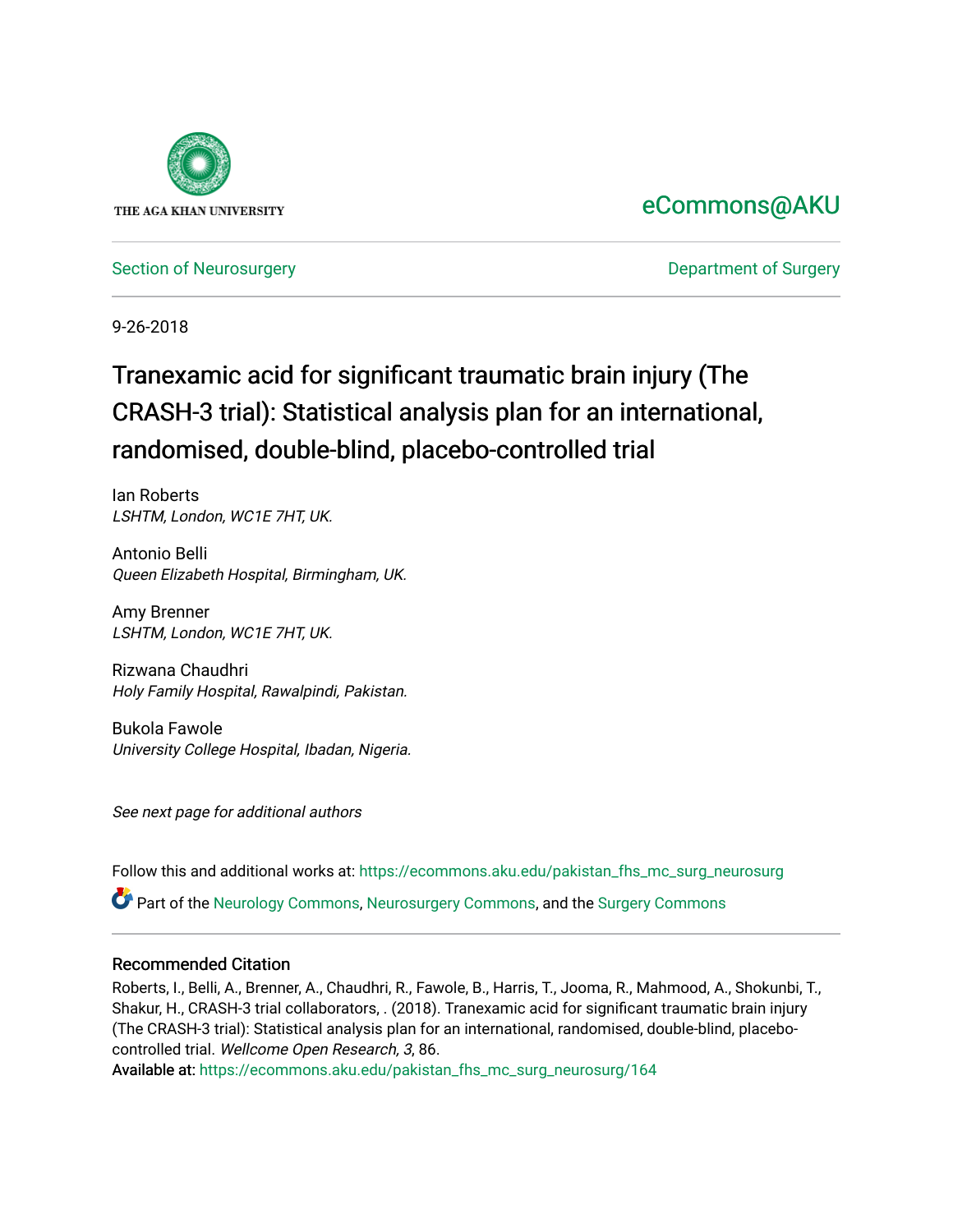# Authors

Ian Roberts, Antonio Belli, Amy Brenner, Rizwana Chaudhri, Bukola Fawole, Tim Harris, Rashid Jooma, Abda Mahmood, Temitayo Shokunbi, Haleema Shakur, and CRASH-3 trial collaborators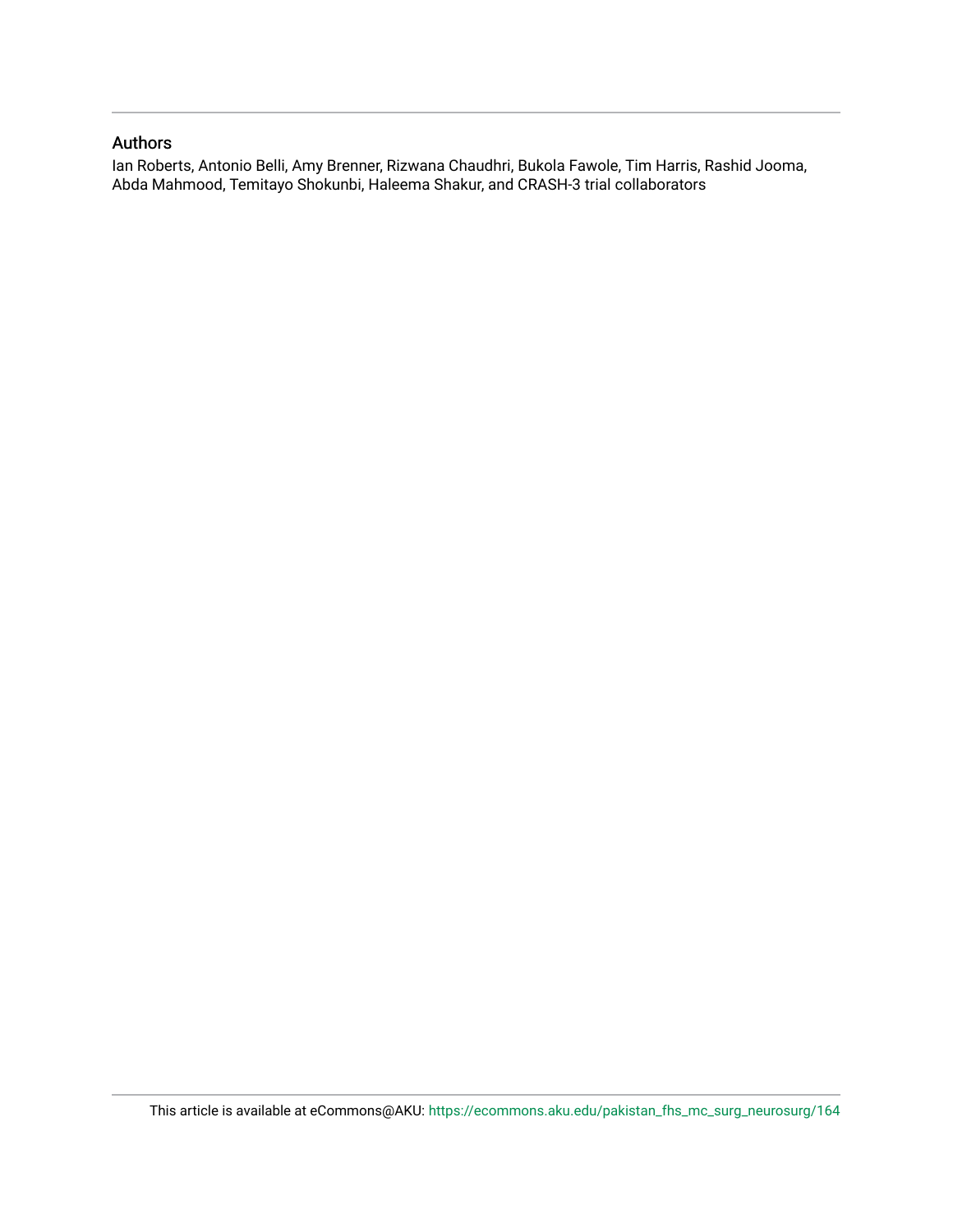### METHOD ARTICLE

# **REVISED** [Tranexamic acid for significant traumatic brain injury \(The](https://wellcomeopenresearch.org/articles/3-86/v2) **[CRASH-3 trial\): Statistical analysis plan for an international,](https://wellcomeopenresearch.org/articles/3-86/v2) [randomised, double-blind, placebo-controlled trial](https://wellcomeopenresearch.org/articles/3-86/v2) [version 2; referees: 3 approved, 1 approved with reservations]**

lan Roberts  $\mathbf{D}^1$ , Antonio Belli<sup>2</sup>, Amy Brenner  $\mathbf{D}^1$ , Rizwana Chaudhri  $\mathbf{D}^3$ , Bukola Fawole <sup>104</sup>, Tim Harris<sup>5</sup>, Rashid Jooma<sup>6</sup>, Abda Mahmood <sup>101</sup>, Temitayo Shokunbi ®4, Haleema Shakur ®<sup>1</sup>, CRASH-3 trial collaborators

<sup>1</sup> Clinical Trials Unit, LSHTM, London, WC1E 7HT, UK

 $^2$ The National Institute for Health Research Surgical Reconstruction and Microbiology Research Centre, Queen Elizabeth Hospital, Birmingham, UK

<sup>3</sup>RMC-LSHTM Research Collaboration Centre (RLRCC), Holy Family Hospital, Rawalpindi, Pakistan

- <sup>4</sup>COMUI-LSHTM Research Collaboration Centre (CLRCC), University College Hospital, Ibadan, Nigeria
- <sup>5</sup>Barts Health and Queen Mary University, London, UK

<sup>6</sup>Aga Khan University Hospital, Karachi, Pakistan

**First published:** 20 Jul 2018, **3**:86 (doi: [10.12688/wellcomeopenres.14700.1\)](http://dx.doi.org/10.12688/wellcomeopenres.14700.1) **Latest published:** 26 Sep 2018, **3**:86 (doi: [10.12688/wellcomeopenres.14700.2](http://dx.doi.org/10.12688/wellcomeopenres.14700.2)) **v2**

#### **Abstract**

**Background:** Worldwide, traumatic brain injury (TBI) kills or hospitalises over 10 million people each year. Early intracranial bleeding is common after TBI, increasing the risk of death and disability. Tranexamic acid reduces blood loss in surgery and death due to bleeding in trauma patients with extra-cranial injury. Early administration of tranexamic acid in TBI patients might limit intracranial bleeding, reducing death and disability. The CRASH-3 trial aims to provide evidence on the effect of tranexamic acid on death and disability in TBI patients. We will randomly allocate about 13,000 TBI patients (approximately 10,000 within 3 hours of injury) to an intravenous infusion of tranexamic acid or matching placebo in addition to usual care. This paper presents a protocol update (version 2.1) and statistical analysis plan for the CRASH-3 trial. **Results:** The primary outcome is head injury death in hospital within 28 days of injury for patients treated within 3 hours of injury (deaths in patients treated after 3 hours will also be reported). Because there are reasons to expect that tranexamic acid will be most effective in patients treated immediately after injury and less effective with increasing delay, the effect in patients treated within one hour of injury is of particular interest. Secondary outcomes are all-cause and cause-specific mortality, vascular occlusive events, disability based on the Disability Rating Scale and measures suggested by patient representatives, seizures, neurosurgical intervention, neurosurgical blood loss, days in intensive care and adverse events. Sub-group analyses will examine the effect of tranexamic acid on head injury death stratified by time to treatment, severity of TBI and baseline risk.

**Conclusion:** The CRASH-3 trial will provide reliable evidence of the effectiveness and safety of tranexamic acid in patients with acute TBI.

**Registration:** International Standard Randomised Controlled Trials registry (

# **Open Peer Review Referee Status: ↓ ↓ ↓ ?** Invited Referees **1 2 3 4 [version 2](https://wellcomeopenresearch.org/articles/3-86/v2)** published 26 Sep 2018 **[version 1](https://wellcomeopenresearch.org/articles/3-86/v1)** ? published report report report report 20 Jul 2018 1 **Paul S. Myles UD**, Monash University, Australia

- **Shahriar Zehtabchi**, State University of 2 New York, Downstate Medical Center, USA
- **Anna Teresa Mazzeo**, Università di 3 Torino, Italy

# Check for updates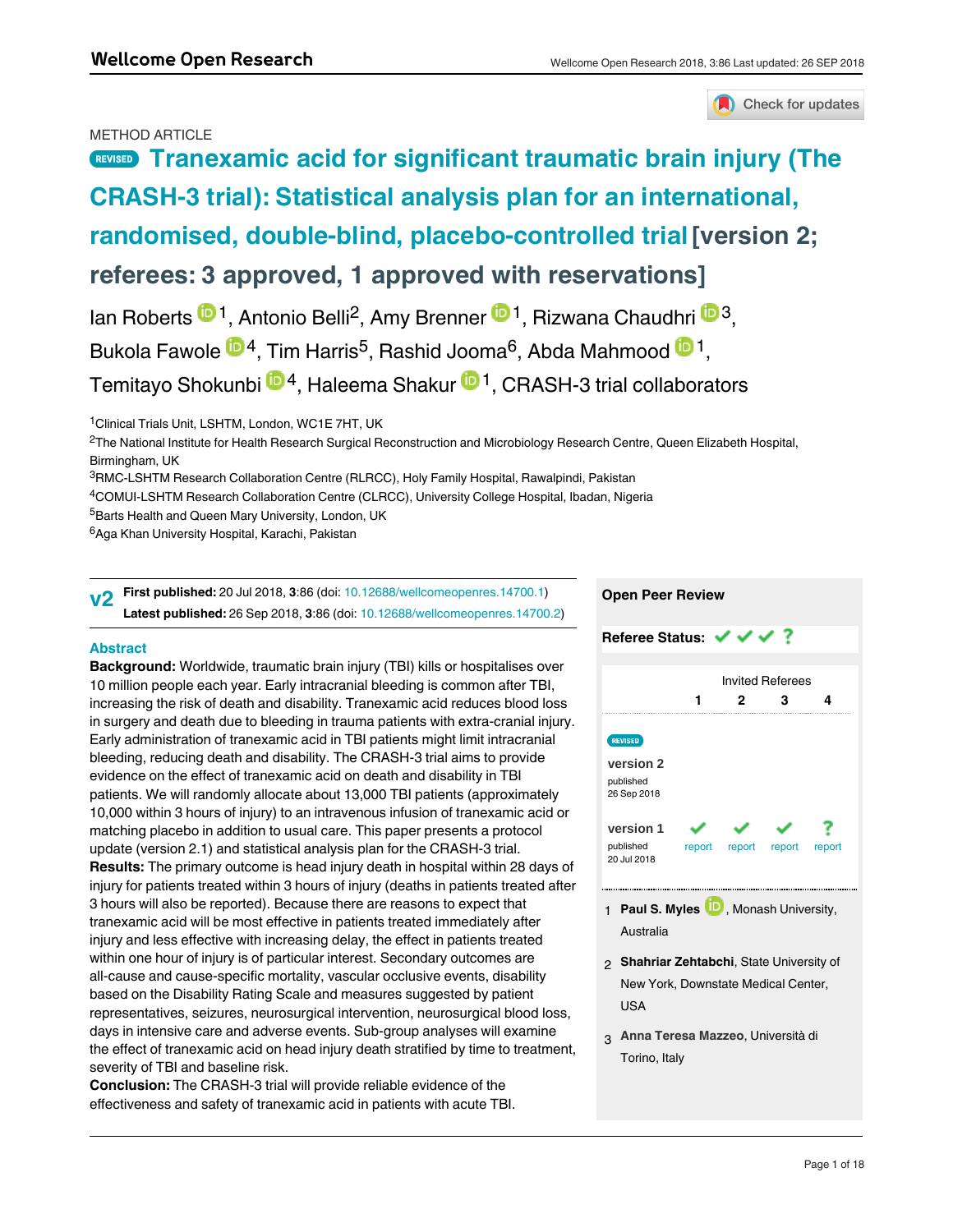**Registration:** International Standard Randomised Controlled Trials registry ( ISRCTN15088122) 19/07/2011, and ClinicalTrials.gov ( NCT01402882) 25/07/2011.

#### **Keywords**

Antifibrinolytic, clinical trial, intracranial bleeding, tranexamic acid, traumatic brain injury

**Deepak Kumar Gupta** , All India Institute of Medical Sciences, Delh (AIIMS), India

**Susanne May**, University of Washington, USA 4

#### **Discuss this article**

Comments (0)

#### **Corresponding author:** Ian Roberts (Ian.Roberts@lshtm.ac.uk)

**Author roles: Roberts I**: Conceptualization, Data Curation, Formal Analysis, Funding Acquisition, Investigation, Methodology, Project Administration; **Belli A**: Conceptualization, Funding Acquisition, Methodology, Project Administration, Writing – Original Draft Preparation; **Brenner A**: Formal Analysis, Writing – Review & Editing; **Chaudhri R**: Writing – Review & Editing; **Fawole B**: Writing – Review & Editing; **Harris T**: Writing – Review & Editing; **Jooma R**: Writing – Review & Editing; **Mahmood A**: Writing – Review & Editing; **Shokunbi T**: Writing – Review & Editing; **Shakur H**: Conceptualization, Investigation, Methodology, Project Administration, Writing – Review & Editing;

**Competing interests:** No competing interests were disclosed.

**Grant information:** This work was supported by the Wellcome Trust [105439] through a Joint Global Health Trials Scheme in low-middle income countries Grant funded by the UK Government Department for International Development, UK Medical Research Council and Wellcome Trust [MR/M009211/1]. The CRASH-3 is fully funded by the Joint Global Health Trials Scheme in low-middle income countries Grant and by the National Institute for Health Research, Health Technology Assessment programme for the United Kingdom [14/190/01]. Funding for recruitment in the European Union and North America is provided by the London School of Hygiene and Tropical Medicine [EPNPBH61]. The IBMS is fully funded by the London School of Hygiene and Tropical Medicine [EPAA6020]. The design, management and interpretation of the CRASH-3 trial and IBMS are entirely independent of the manufacturers of tranexamic acid or the funders. Proof of all funding has been provided and reviewed on publication of the CRASH-3 trial and IBMS protocols (15, 26).The JP Moulton Charitable Trust (United Kingdom) is funding the run-in costs for the CRASH-3 trial and the recruitment of up to 500 patients.

*The funders had no role in study design, data collection and analysis, decision to publish, or preparation of the manuscript.*

**Copyright:** © 2018 Roberts I *et al*. This is an open access article distributed under the terms of the [Creative Commons Attribution Licence](http://creativecommons.org/licenses/by/4.0/), which permits unrestricted use, distribution, and reproduction in any medium, provided the original work is properly cited.

**How to cite this article:** Roberts I, Belli A, Brenner A *et al.* **Tranexamic acid for significant traumatic brain injury (The CRASH-3 trial): Statistical analysis plan for an international, randomised, double-blind, placebo-controlled trial [version 2; referees: 3 approved, 1 approved with reservations]** Wellcome Open Research 2018, **3**:86 (doi: [10.12688/wellcomeopenres.14700.2](http://dx.doi.org/10.12688/wellcomeopenres.14700.2))

**First published:** 20 Jul 2018, **3**:86 (doi: [10.12688/wellcomeopenres.14700.1](http://dx.doi.org/10.12688/wellcomeopenres.14700.1))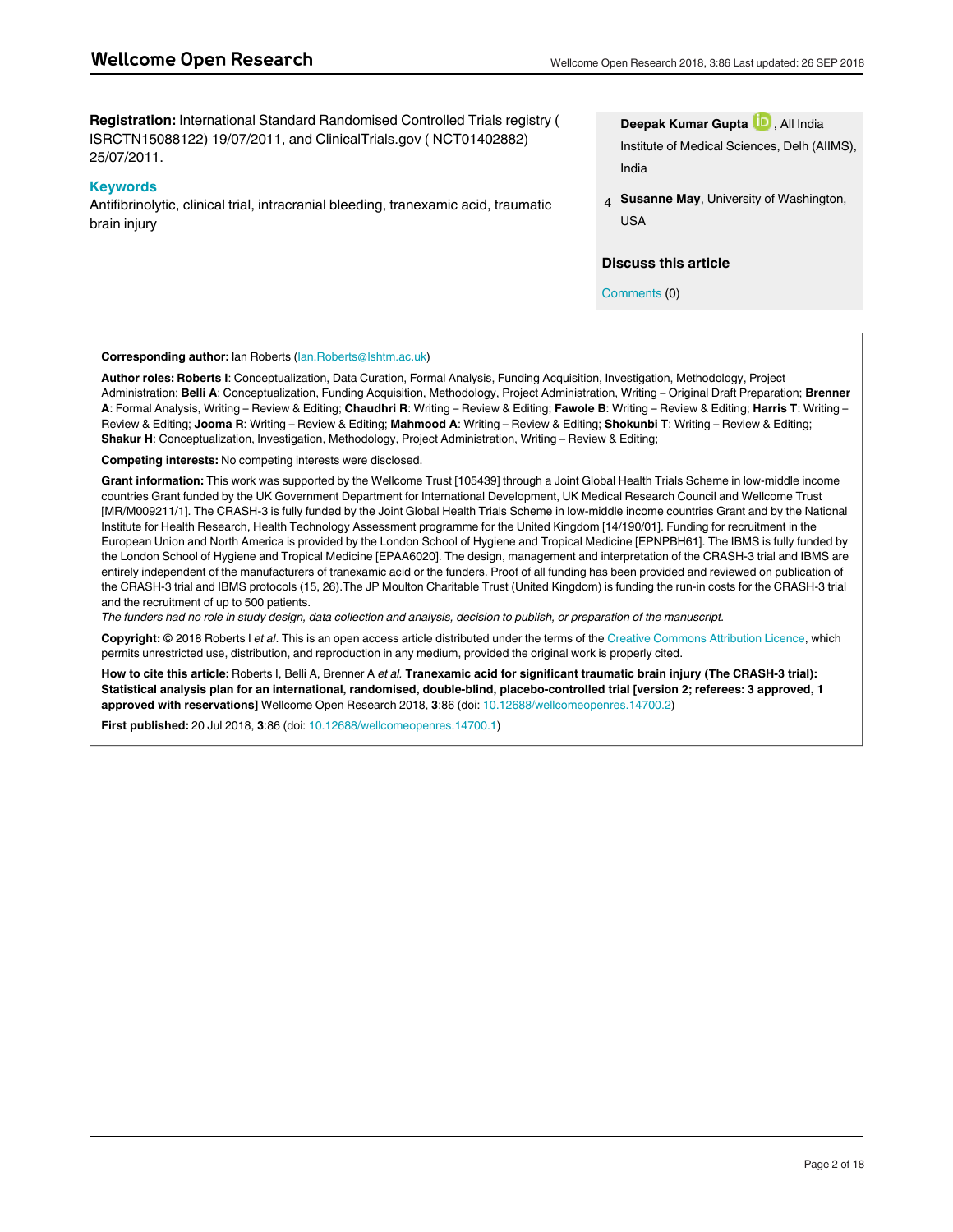#### **Amendments from Version 1** *REVISED*

The revised version has been updated in the light of the reviewers comments:

Specifically we have:

1. Explained in the abstract that we hope to have up to 10,000 patients within 3 hours of injury.

2. Explained that the original sample size estimate was 10,000 patients overall but that now we aim to have this many patients within 3 hours of injury.

3. Explained that means and SD will be presented for continuous baseline variables.

4. Explained that the primary analyses will present relative risks.

5. Acknowledged that time to treatment is estimated.

6. Explained where the data for the Figure came from.

7. Removed the sentence: "However, we hypothesise that the risk reduction with tranexamic acid would be greatest in patients at low risk of death since a smaller proportion of these patients will have un-survivable TBI." This was an error left over from an earlier version.

8. Laid out abbreviations and corrected minor typos.

**See referee reports**

#### **List of abbreviations**

AEs: Adverse events; CI: Confidence interval; CONSORT: Consolidated Standards of Reporting Trials; CRASH-2: Clinical randomisation of an anti-fibrinolytic in significant haemorrhage; CRASH-3: Clinical randomisation of an anti-fibrinolytic in significant head injury; CT: Computed tomography; DMP: Data Management Plan; DIC: Disseminated intravascular coagulation; GCS: Glasgow coma scale; HIV: Human immunodeficiency virus; ICH-GCP: International Conference on Harmonization – Good Clinical Practice; IBMS: Intracranial Bleeding Mechanistic Sub-study; ICU: Intensive Care Unit; LSHTM: London School of Hygiene and Tropical Medicine; PAI-1: Plasminogen activator inhibitor-1; RR: Relative risk; SAEs: Serious adverse events; SUSARs: Suspected unexpected serious adverse reaction; TB: Tuberculosis; TBI: Traumatic brain injury; TPA: Tissue plasminogen activator; TXA: Tranexamic acid; UK: United Kingdom; USA: United States of America

#### **Introduction**

There are more deaths each year from injuries than from HIV, TB and malaria combined<sup>1</sup>. Worldwide, over ten million people are killed or hospitalised each year after traumatic brain injury (TBI)<sup>2</sup>. Road traffic crashes are the main cause of serious TBI. Most of the deaths are in low and middle income countries where the TBI incidence is high due to rapidly increasing motorisation<sup>3</sup>. Africa and South Asia have particularly high TBI rates, due to their high rate of traffic crashes $3$ .

Early intracranial bleeding is common after TBI and increases the risk of death and disability<sup>[4](#page-11-0)</sup>. In patients with moderate and severe TBI, intracranial bleeding may continue after hospital admission and for several hours after injury<sup>5-7</sup>. Abnormal coagulation with increased fibrinolysis may worsen intracranial bleeding<sup>[8](#page-11-0)</sup>. High levels of fibrin degradation products are often

seen in the first three hours<sup>9</sup>. These patients have a higher risk of intracranial bleeding and death.

Tranexamic acid reduces bleeding by inhibiting the enzymatic breakdown of fibrinogen and fibrin. A systematic review of randomized trials of tranexamic acid in surgery showed that tranexamic acid reduces blood loss by one third<sup>10</sup>. Tranexamic acid also reduces mortality in bleeding trauma patients. In 2011, the CRASH-2 trial showed that administration of tranexamic acid to poly-trauma patients within three hours of injury reduces deaths due to bleeding by about one third<sup>[11,](#page-11-0)[12](#page-12-0)</sup>. In 2017, the WOMAN trial showed that administration of tranexamic acid to women with post-partum haemorrhage within three hours of delivery reduces deaths due to bleeding by about one third<sup>13</sup>. Later in 2017, results from an individual patient-level data meta-analysis of randomised trials of tranexamic acid in acute severe bleeding showed that whilst immediate treatment substantially improves survival, the survival benefit decreases by around 10% for every 15 min of treatment delay until 3 h, after which there was no benefit $14$ .

The CRASH-3 trial is an international, randomized, placebocontrolled trial to quantify the effects of early administration of tranexamic acid on death and disability in patients with TBI. We expect tranexamic acid to be more effective than placebo in reducing death and disability in patients with TBI. We published the protocol before the start of the trial<sup>15</sup>. In September 2016 we increased the sample size from 10,000 to 13,000 patients. In this paper, we provide the reason for this increase. This statistical analysis plan was completed and submitted for publication before the treatment allocation was un-blinded.

#### **Trial methods**

#### Trial design and patients

The CRASH-3 trial is an international, multi-centre, randomised, parallel group, double blind, placebo controlled trial of the effects of early administration (within 3 hours of injury) of tranexamic acid on death and disability in TBI patients. Adults with TBI within 3 hours of injury, with any intracranial bleeding on CT scan or who have a GCS of 12 or less, and no significant extra cranial bleeding are potentially eligible. The time window for eligibility was originally within 8 hours of injury but in 2016 the protocol was amended to limit recruitment to patients who are within 3 hours of injury. We will randomly allocate approximately 13,000 TBI patients who meet the eligibility criteria to receive tranexamic acid or placebo. The primary outcome is head injury death in hospital within 28 days of injury in patients treated within 3 hours of injury.

#### Trial registration

The CRASH-3 trial was prospectively registered at the International Standard Randomised Controlled Trials registry ([ISRCTN15088122\)](http://www.isrctn.com/ISRCTN15088122) on 19 July 2011, and ClinicalTrials.gov on 25 July 2011 [\(NCT01402882](https://clinicaltrials.gov/ct2/show/NCT01402882)).

#### Ethics approval

The Medical Research and Ethics Committee and Health Research Authority reviewed the protocol and supporting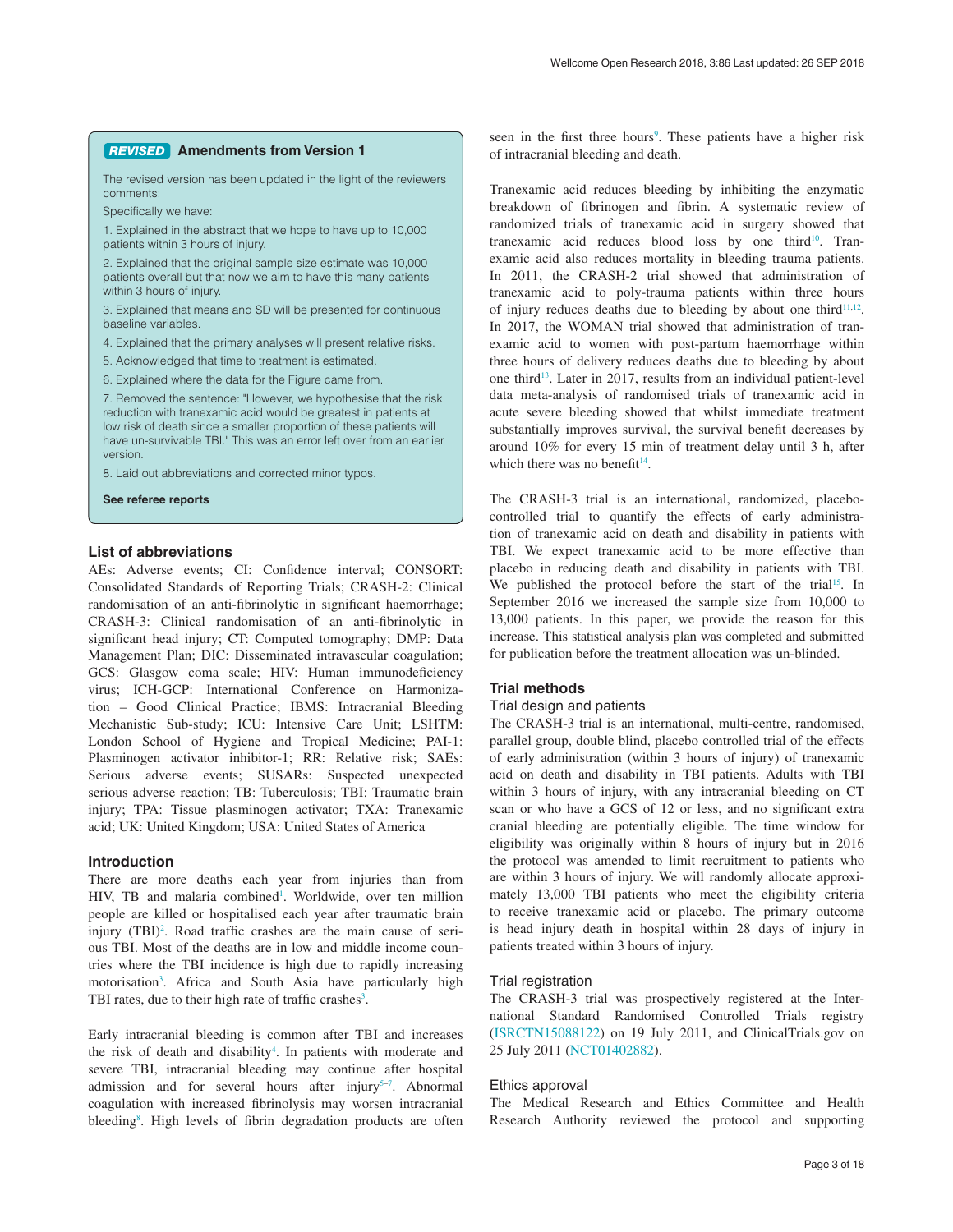documents for the CRASH-3 trial and provided a favourable ethical opinion on 19 July 2012 (Research Ethics Committee Reference 12/EE/0274). The Medicines and Healthcare Products Regulatory Agency authorised the CRASH-3 trial on 8 August 2012 (Reference 17072/0007/001-0001). Favourable ethical opinion was received from the Observational/Interventions Research Ethics Committee at the London School of Hygiene and Tropical Medicine (LSHTM) on 17 November 2011 (Reference 6060). The Medical Research and Ethics Committee and Health Research Authority reviewed the protocol and supporting documents for the IBMS and provided a favourable ethical opinion on 8 June 2016 (Research Ethics Committee Reference 12/EE/0274). Favourable ethical opinion was received from the Observational/Interventions Research Ethics Committee at the London School of Hygiene and Tropical Medicine on 24 May 2016 (Reference 11535). Important protocol modifications to the CRASH-3 trial will be submitted to and reviewed by the Medicines and Healthcare Products Regulatory Agency, Medical Research and Ethics Committee and Health Research Authority, and registries updated as appropriate. All ethical approvals have been reviewed in support of publication of the CRASH-3 trial protocols $15,16$ .

#### Consent to participate

TBI patients are physically and mentally incapable of providing informed consent to participate in a clinical trial. As acknowledged in the Declaration of Helsinki, patients who are incapable of giving consent are an exception to the general rule of informed consent in clinical trials (34). In the CRASH-3 trial, patients are unable to provide consent and so consent is sought from the patient's relative, legal representative or the responsible clinician. If and when the patient regains capacity to provide informed consent, they are informed about the trial and written consent sought to continue their participation in the trial. If a patient or patient representative declines consent, they are withdrawn from the trial. For patients who were included in the trial but did not regain capacity, written informed consent is sought from a relative or legal representative. The requirements of relevant local and national ethics committees are adhered to at all times. The CRASH-3 trial includes consent to extract data from patient medical records. Collecting CT scan data for the IBMS is consistent with the consent procedure used in the CRASH-3 trial. It would be impractical to re-consent patients or relatives/legal representatives to access CT scans, particularly for patients who have deceased or are disabled as a result of their injuries where re-consent would be distressing and unwelcome. LSHTM and national Ethics Committees extended their approvals to extract CT data from the CRASH-3 trial without further patient consent. Patients who withdrew from the main CRASH-3 trial would not be included in the IBMS.

#### Randomisation and masking

An independent statistical consultant from Sealed Envelope Ltd (UK) prepared and secured the randomisation codes. They were then given to the drug packers so that treatment packs could be prepared in accordance with the randomisation list. We will randomise TBI patients eligible for inclusion to receive active treatment (tranexamic acid) or placebo (sodium chloride, 0.9%) intravenously. Half of the patients will receive tranexamic acid whilst the other half will receive placebo.

Baseline information will be collected on the entry form and the next lowest consecutively numbered pack will be taken from a box of eight treatment packs. If the treatment ampoule is confirmed as intact, the patient is considered randomised. Entry form data should be sent to the Trial Coordinating Centre as soon as possible. Both participants and study staff (site investigators and trial coordinating centre staff) will be masked to allocation. An emergency un-blinding service is available. The tranexamic acid (Cyklokapron® Injection) used in the trial is manufactured by Pfizer Ltd Sandwich (UK). The South Devon Healthcare NHS Trust (UK) manufacture the matching placebo (sodium chloride, 0.9%). Ampoules and packaging are identical in appearance. The blinding is done by Brecon Pharmaceuticals Limited (Hereford, UK). The blinding process involves removal of the original manufacturer's label and replacement with the clinical trial label bearing the randomisation number (the pack identification). All pack label texts are identical for both tranexamic and placebo. We check the coding of blinded ampoules by randomly testing each batch of trial treatments and doing high performance liquid chromatography to check the contents.

#### Trial procedures

When eligibility has been confirmed and the consent procedure followed, each patient is assigned a uniquely numbered treatment pack and are thus randomly allocated to receive tranexamic acid (loading dose 1g over 10 minutes followed by an infusion of 1g over 8 hours) or matching placebo. Once randomised, we will collect patient outcome data even if the trial treatment is not given. Outcome data are collected four weeks (28 days) after randomisation, at discharge from the randomising hospital or at death (whichever occurs first).

#### Sample size

We originally estimated that a trial with about 10,000 patients would have 90% power (two-sided alpha of 1%) to detect a 15% relative reduction (20% to 17%) in mortality. However, whilst the trial was underway, new research suggested a shorter therapeutic window than 8 hours<sup>12,13</sup>. The new data showed that tranexamic acid is most likely to improve outcome if given soon after injury and would be unlikely to improve outcome if given beyond three hours of injury. In response to this evidence, in September 2016, we changed the primary outcome to head injury death in hospital within 28 days of injury in patients randomised within 3 hours of injury. We also limited recruitment to within 3 hours. We increased the sample size to 13,000 to get enough patients (about 10,000 as per the original sample size calculation) within 3 hours of injury to confirm or refute an early benefit. Statisticians at the London School of Hygiene and Tropical Medicine (University of London) have reviewed the sample size calculations.

#### **Statistical analysis plan**

#### Trial profile

We will show the flow of study participants in a Consolidated Standards of Reporting Trials (CONSORT) diagram. This will include the total number of participants randomised into the trial divided by treatment arm. Each treatment arm will detail the number of patients who withdrew consent, the number of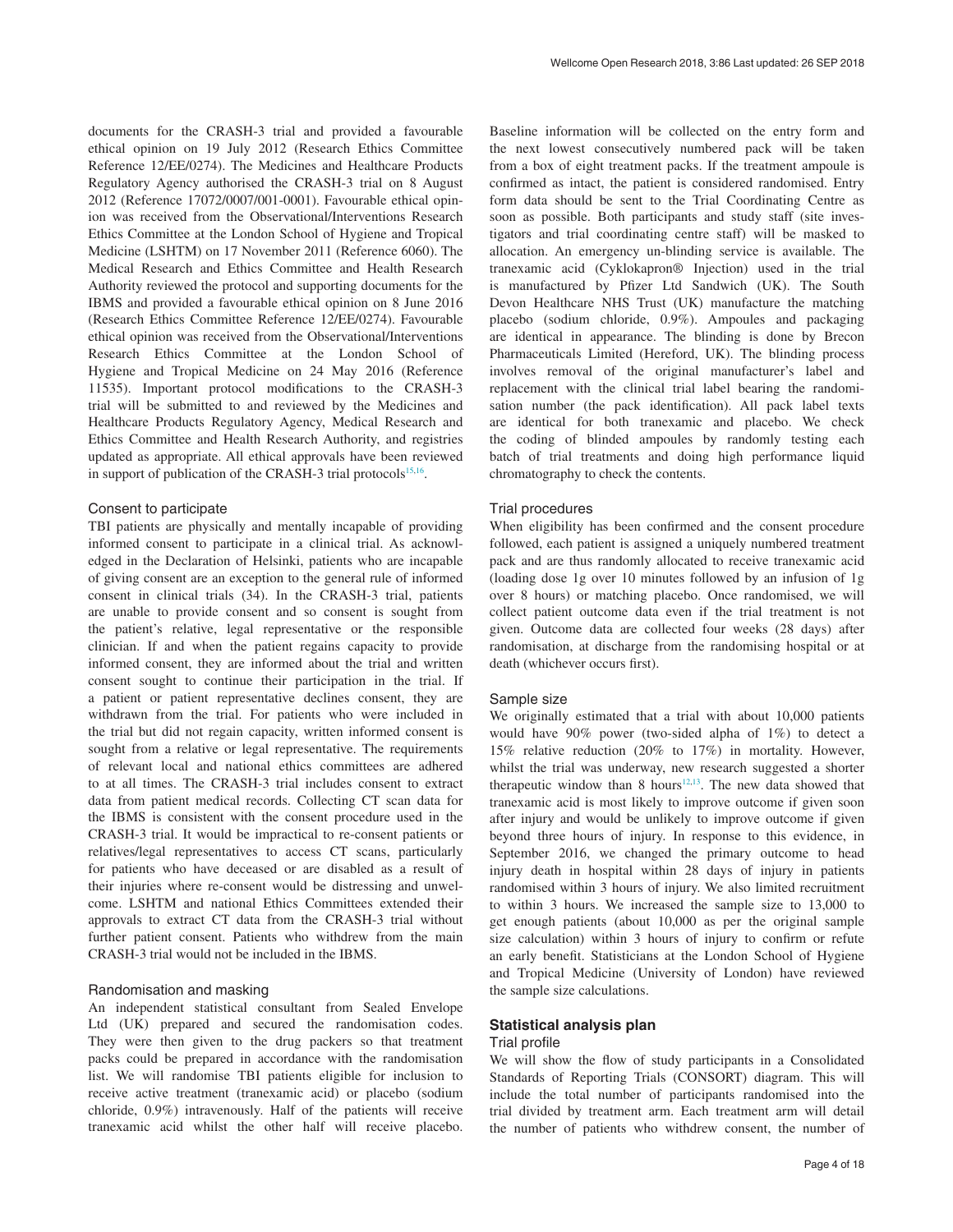patients for whom baseline data was collected, the number lost to follow up and the number of patients for whom outcome data was collected. Because TBI is a life-threatening emergency, we do not ask clinicians to complete a screening log since this would take time away from important clinical work. We will report the number of patients included in the primary and secondary analyses, the reasons for any post-randomisation exclusions and the number lost to follow-up. We will count patients that did not fulfil the eligibility criteria or did not receive their allocated treatment as having deviated from the protocol. Their data will be included in the intention to treat analysis. If a patient or their representative withdraws consent for data collection, we will use only data up to the point of withdrawal in the analysis.

#### Baseline characteristics

The trial Entry Form ([Supplementary File 1](#page-11-0)) will be used to collect baseline information including age, sex, time since injury, systolic blood pressure, Glasgow coma score, pupil reaction, and if relevant, the location of intracranial haemorrhage. To check that randomisation produced similar groups, we will describe the baseline characteristics of each group with frequencies, percentages, means, medians and standard deviations as appropriate.

#### Primary outcome

The primary outcome is head injury death in hospital within 28 days of injury *among patients randomised within 3 hours of injury.* Because there are strong scientific reasons to expect that tranexamic acid will be most effective in patients treated within an hour of injury and less effective with increasing treatment delay, the effect in patients treated within one hour of injury is of particular interest. Cause of death is assessed and recorded by the responsible clinician. Although some misclassification is inevitable, all-cause mortality combines causes of death that might be affected by tranexamic acid (e.g. head injury death) with causes that we do not expect to be affected by tranexamic acid (e.g. sepsis death) and this will dilute any effect.

In the original trial protocol, the primary end-point included all patients randomised within 8 hours of injury. This was based on the CRASH-2 trial results which showed that giving tranexamic acid to patients with traumatic extra-cranial bleeding within eight hours of injury reduces death due to bleeding and all-cause mortality $11$ . However, pre-specified subgroup analyses showed that the effect of tranexamic acid depends on the time interval between the injury and start of treatment<sup>[12](#page-12-0)</sup>. Treatment within three hours of injury substantially reduced death due to bleeding and all-cause mortality whereas treatment started after three hours appeared to increase death due to bleeding and had no effect on all-cause mortality. Although we expected early treatment to be most effective, we did not expect such a qualitative time to treatment interaction. It is unusual for a treatment to be beneficial in one subgroup and completely ineffective or harmful in another.

In response to the CRASH-2 trial results, research was conducted into the mechanism of action of tranexamic acid in trauma patients. This research provided a biological explanation for the time to treatment interaction. Early fibrinolysis is common after trauma and is associated with increased mortality $17-19$ . Trauma triggers the early release of tissue plasminogen activator (TPA), the enzyme that converts plasminogen into the fibrinolytic enzyme plasmin<sup>20,21</sup>. Plasmin activation leads to fibrinolysis and profuse bleeding. TPA levels peak about 30 minutes after injury and plasmin levels peak around one hour<sup>21</sup>. By inhibiting early fibrinolysis, tranexamic acid prevents early exsanguination<sup>17</sup>. However, the effects are short lived. About two hours after injury, plasminogen activator inhibitor-1 (PAI-1) levels start to increase reaching a peak at three hours<sup>21</sup>. PAI-1 inhibits fibrinolysis $22$ . This might explain why early tranexamic acid treatment is so important<sup>12</sup>. The adverse effects of late tranexamic acid administration could be due to PAI-1-induced suppression of fibrinolysis and the onset of thrombotic disseminated intravascular coagulation (DIC). By inhibiting fibrinolysis, tranexamic acid might worsen DIC. Although the pathology is thrombotic, due to consumption of clotting factors, thrombotic DIC usually manifests as bleeding. Because TBI patients show similar coagulation changes, a similar time to treatment interaction is possible<sup>23-25</sup>.

In 2016 we obtained results from the WOMAN trial of the effect of tranexamic acid on death due to bleeding after post-partum haemorrhage (the results were published in 2017). The WOMAN trial provided more evidence in support of a time to treatment interaction. Treatment within three hours significantly reduced death due to bleeding but there was no evidence of any benefit beyond three hours<sup>13</sup>. In light of the accumulating evidence that tranexamic acid treatment is unlikely to be effective when started more than three hours after injury, in September 2016, we restricted CRASH-3 trial recruitment to patients within 3 hours of injury and changed the primary end point accordingly.

In 2017, we published an individual patient-level data metaanalysis of randomised trials of tranexamic acid in acute severe bleeding. The results showed that immediate treatment improved survival by more than 70% (OR 1.72, 95% CI 1.42–2.10; p<0.0001) but thereafter, the survival benefit decreased by about 10% for every 15 min of treatment delay until 3 hours, after which there was no benefit<sup>[14](#page-12-0)</sup>. It is reasonable to expect a similar decline in treatment benefit in the context of acute intracranial bleeding. Because the treatment effect in patients treated within 3 hours of injury will be a weighted average of the effects in the first, second and third hours after injury, and most patients (about 80%) are recruited in the second and third hours, the overall effect could be diluted towards the null. For this reason the effect of treatment in patients treated within an hour of injury is of particular scientific interest. It is important to bear in mind that if tranexamic acid is shown to be safe and effective, time to treatment in clinical practice can be much shorter than in a clinical trial since there is no requirement for consent procedures and the treatment can be given earlier in the clinical pathway (e.g. pre-hospital).

In summary, although intracranial bleeding can continue up to 24 hours after injury, research published since the start of the CRASH-3 trial showed that treatment started beyond 3 hours of injury is unlikely to be effective and that even within the first three hours, earlier treatment is more likely to be of benefit. For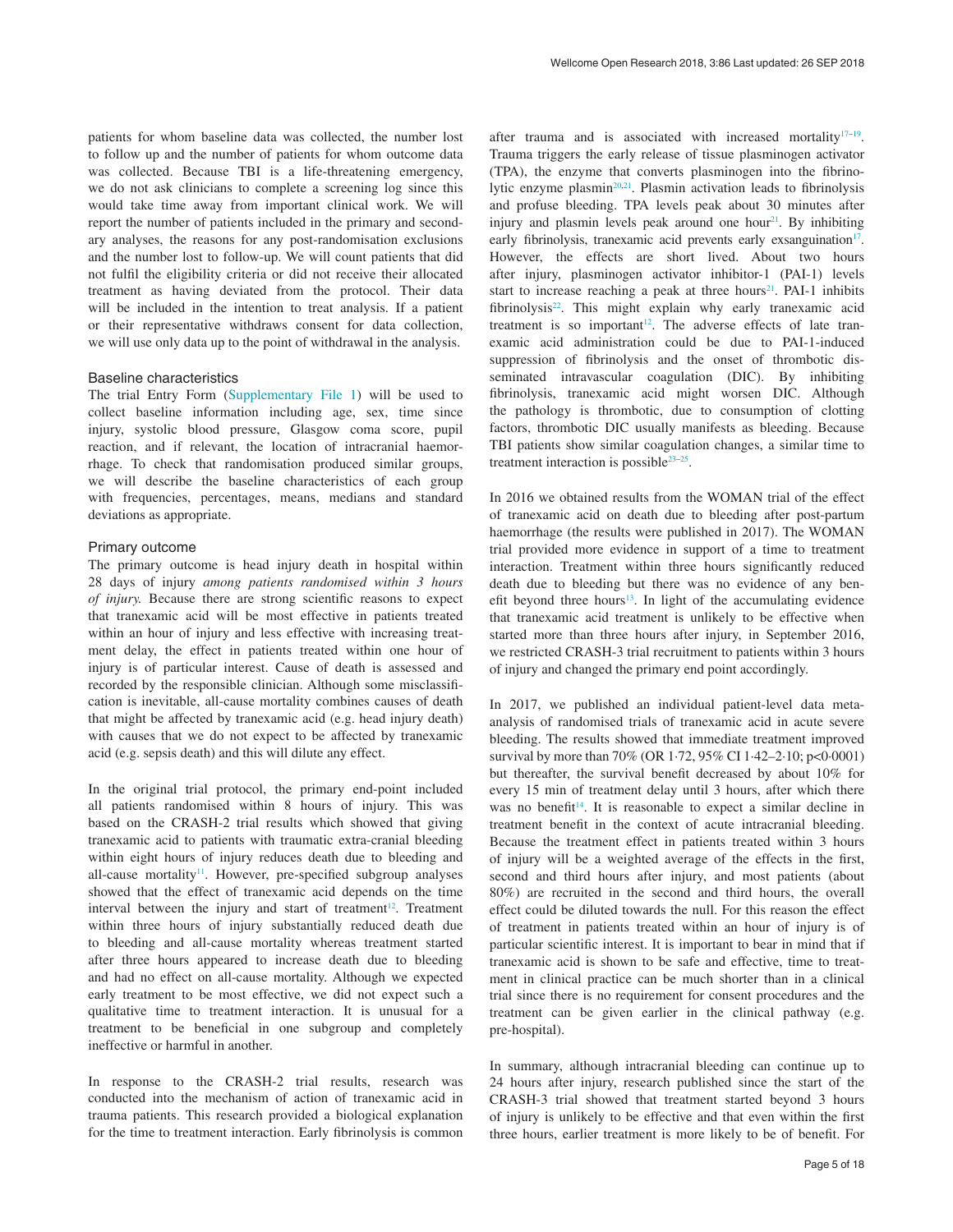these reasons, we changed the primary outcome to head injury death in patients randomised within 3 hours of injury with a focus on the effect in the first hour. All outcomes for patients treated after three hours of injury will be presented separately.

#### Primary analysis

The main analyses will compare those allocated tranexamic acid versus those allocated placebo, on an intention to treat basis (irrespective of whether they received the allocated treatment). The primary analyses will be presented as relative risks and 95% confidence intervals. Kaplan-Meier estimates for the time to each of the primary and secondary outcomes will also be plotted (with their associated log-rank p-values).

#### Sensitivity analysis

TBI patients who have a GCS of 3 and bilateral un-reactive pupils have a very poor prognosis, with a mortality risk of about 75%. The inclusion in the CRASH-3 trial of such severely injured patients, who may have little potential to benefit from the trial treatment, would bias the treatment effect towards the null. We will therefore conduct a sensitivity analysis on the primary endpoint that excludes patients with a GCS 3 and bilateral unreactive pupils.

#### Missing data

Given the progress of data collection so far, we expect that loss to follow-up will be minimal (i.e. less than 1% missing data on the primary outcome) and so we will not impute missing values.

#### Sub-group analyses

We will define all subgroups according to variables measured before randomisation. We will carry out the following subgroup analyses for head injury deaths.

#### **(a) Time to treatment**

We expect that the effect of tranexamic acid on death from head injury will vary by time to treatment with earlier treatment being most effective. We will examine this hypothesis by conducting sub-group analysis of the effect of tranexamic acid according to the estimated time interval between injury and randomisation (≤1, >1–≤3, >3h). Because TBI severity (GCS and pupil response), SBP and age could confound the impact of time to treatment on treatment effectiveness (Figure 1), we will control for these variables in a multivariable model. Because there is prior evidence to expect a time to treatment interaction, we do not require as strong evidence against the null hypothesis of homogeneity



Time to treatment (hours)

Figure 1. Relationship between baseline prognostic variables (dilated pupils, GCS, blood pressure and age) and time to treatment in **hours.** Based on blinded data on approximately 10,000 patients from the CRASH-3 trial.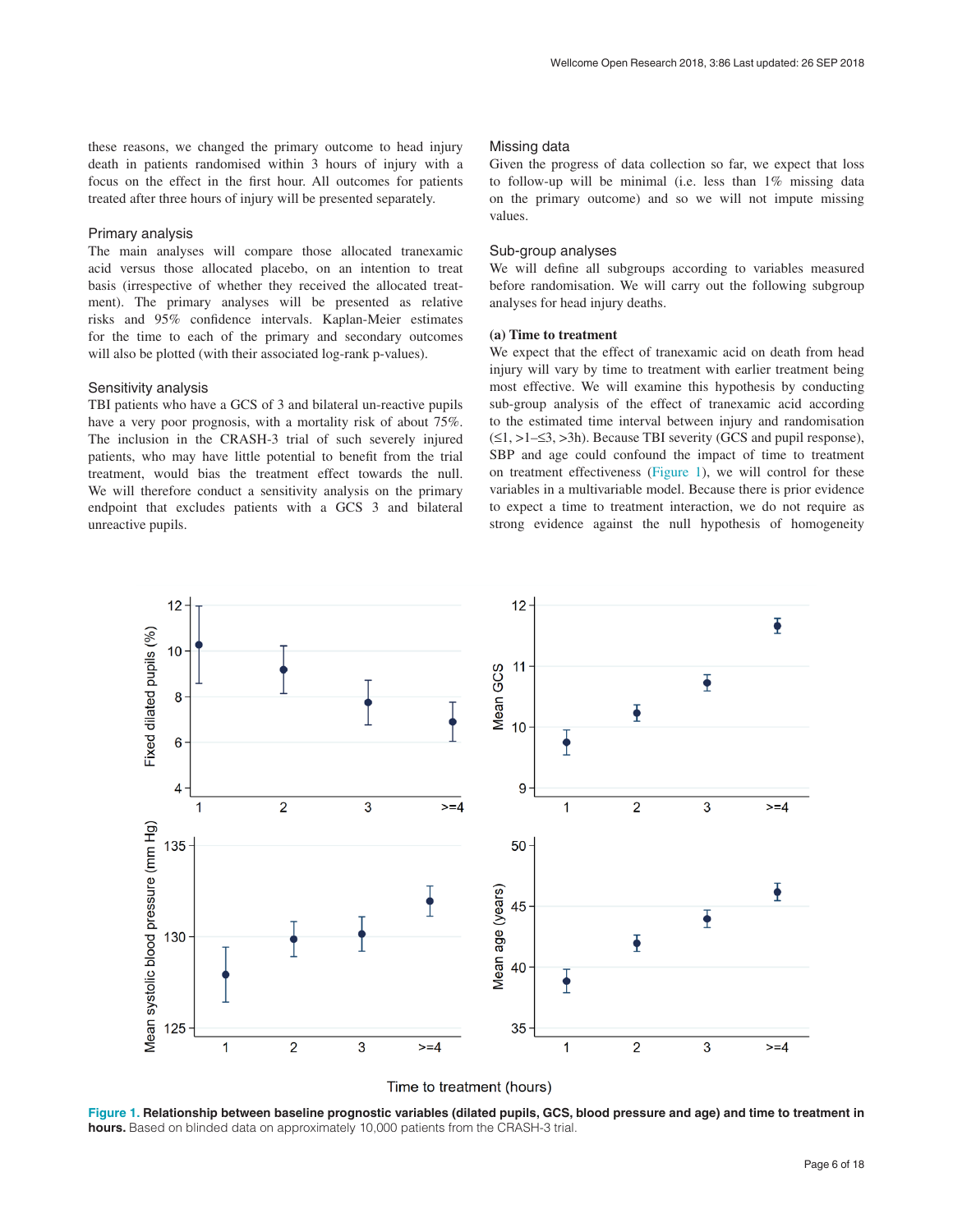as we might usually require. Most trials lack power to detect heterogeneity in treatment effects and the lack of a statistically significant interaction does not mean that the overall treatment effect applies to all TBI patients. Because there is prior evidence that late treatment may be ineffective or harmful, we will consider the results of the time to treatment sub-group analysis in the context of the existing trial data (including data from the CRASH-2 trial) on the time to treatment interaction with tranexamic acid and rely more on scientific judgment than on statistical tests. Because missing data for time to treatment is minimal, only patients with time to treatment data will be included in the analyses.

#### **(b) Severity of head injury**

We will examine the effect of tranexamic acid on death from head injury stratified by the severity of TBI at baseline. We will examine three sub-groups: mild (GCS 13-15), moderate (GCS 9-12) and severe (GCS 3-8). We will use interaction tests to see whether the effect of the treatment (if any) differs across these subgroups. We will also assess the impact of baseline severity on the treatment effect in a regression analysis that includes continuous terms for severity and its square (because of potential non-linearity of the treatment effect). Because time to treatment, SBP and age could confound impact of severity on treatment effectiveness, we will control for these variables. We do not expect the effect of tranexamic acid to vary substantially by severity of TBI and unless there is strong evidence against the null hypothesis of homogeneity of effects (i.e.  $p<0.001$ ) the overall relative risk will be considered the most reliable guide to the approximate treatment effect in all patients.

#### **(c) Age**

There is evidence that fibrinolytic activation following TBI is greater in older patients<sup>26</sup>. For this reason, we will examine the effect of tranexamic acid on head injury death stratified by age. We will examine three age strata: young (<30 years), middle (31–60 years), older (>60 years). Because time to treatment, TBI severity and SBP could confound the effect of age on treatment effectiveness, we will control for these variables. We will use interaction tests to see whether the effect of the treatment (if any) differs across these subgroups. We do not expect the effect of tranexamic acid to vary substantially by age and unless there is strong evidence against the null hypothesis of homogeneity of effects (i.e. p<0.001) the overall relative risk will be considered the most reliable guide to the approximate treatment effect in all patients.

#### Secondary outcomes

*Early head injury death:* Because early head injury deaths are more likely to be the result of intracranial haemorrhage (since bleeding occurs early) than late head injury deaths (these are more likely due to non-bleeding causes that are unaffected by TXA), we will examine the effect of TXA on head injury deaths within 48 hours and 7 days of randomisation.

*Cause specific mortality:* We will assess and report the effect of tranexamic acid on all-cause mortality and cause specific mortality using relative risks and 95% confidence intervals.

We will also present the distribution of causes of death by days since randomisation.

*Disability*: We assess disability using the Disability Rating Scale and with a set of disability questions based on discussions with victim representatives. The Disability Rating Scale measures the level of disability in six diagnostic categories: (1) eye opening, (2) best verbal response, (3) best motor response, (4) self-care ability for feeding, grooming and toileting, (5) level of cognitive functioning, and (6) employability. We can use the Disability Rating Scale across the span of recovery. The maximum score a patient can obtain is 29, which represents an extreme vegetative state. A person without disability would score zero. We will assess the effect of tranexamic acid on disability by comparing the mean Disability Rating Scale score in the tranexamic acid and placebo groups using parametric and non-parametric tests. We will report the effect of tranexamic acid on the patient derived disability measure by estimating the risk ratio of being in the extreme categories for each of the six areas of functioning (1. walking, 2. washing, 3. pain and discomfort, 4. anxiety or depression, 5. agitation or aggression and 6. fatigue).

*Vascular occlusive events:* By inhibiting fibrinolysis, tranexamic acid could increase the risk of cerebral ischaemia and thrombosis. Cerebral ischaemia is a common pathophysiological mechanism after TBI that can worsen neurological outcome and increase mortality. Raised intracranial pressure could lead to cerebral hypo-perfusion and thrombotic DIC might increase the risk of the cerebral micro-thrombi. These thrombi are often found in autopsies of patients with severe TBI. We will assess and report the effect of tranexamic acid on the risk ratio for fatal and non-fatal stroke both overall and stratified by time to treatment (less than versus more than 3 hours). The effect of tranexamic acid on cerebral infarction will be further evaluated using routine brain imaging from a selection of trial patients (sub-study to be published separately). The effect of tranexamic acid on other vascular occlusive events (fatal and non-fatal myocardial infarction, deep vein thrombosis and pulmonary embolism) will be reported both separately and combined.

*Seizures:* Tranexamic acid crosses the blood-brain barrier and in high dosages causes seizures. Although there was no increase in seizures in the CRASH-2 trial of tranexamic acid in extracranial bleeding, seizure activity is more common after TBI and remains a concern. We will therefore report the effect of tranexamic acid on the risk ratio for seizures.

*Neurosurgical interventions for intracranial haemorrhage:* If tranexamic acid treatment reduces intracranial bleeding it might reduce neurosurgical intervention for bleeding. On the other hand, if neurosurgical intervention precedes or coincides with administration of the trial treatment, there will be no opportunity for tranexamic acid to have an effect. We expect that including such patients in the analysis will dilute the treatment effect towards the null. Although tranexamic acid might not have enough time to reduce the need for neurosurgical intervention in the first place, it should have enough time to reduce the amount of bleeding during the operation. We will report the effect of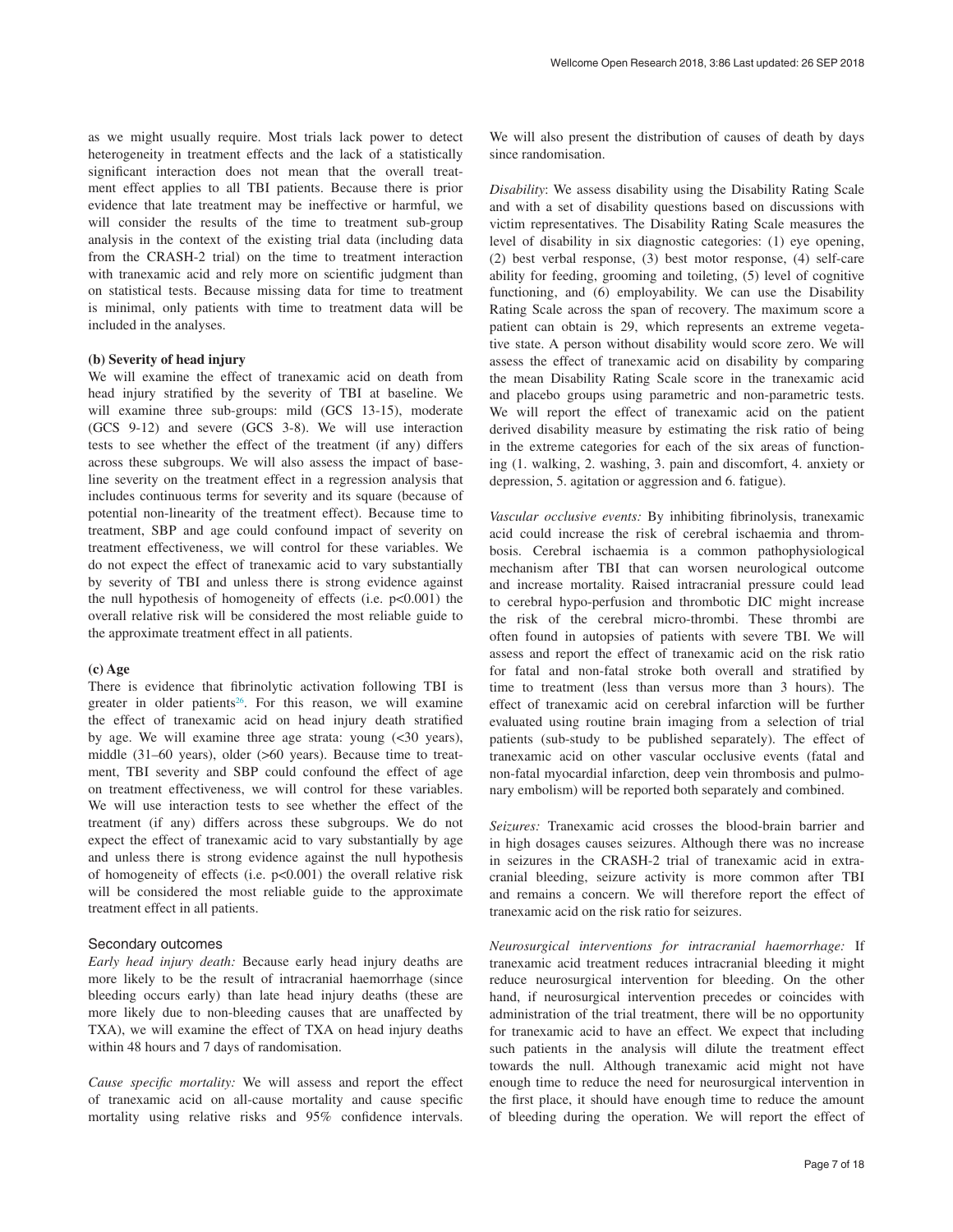tranexamic acid on haematoma evacuation and the mean blood loss in tranexamic acid and placebo treated patients. We will test the effect of treatment allocation on haematoma evacuation using relative risks and 95% confidence intervals. We will test the effect of treatment allocation on mean blood loss using a two-sample t-test.

*Complications:* Patients with TBI are at risk of other significant medical events including renal failure, sepsis and gastrointestinal bleeding and these outcomes are collected routinely.

*Adverse events:* We collect other untoward medical events up to 42 days after randomisation as adverse events (AEs). In line with ICH-GCP guidelines, an AE is considered as serious if it results in death, is life-threatening, requires inpatient hospitalisation or prolongation of existing hospitalisation, results in persistent or significant disability/incapacity, or in a congenital anomaly/birth defect<sup>16</sup>. If there is a possibility that an AE is due to the trial drug, it is an adverse reaction. A suspected unexpected serious adverse reaction (SUSAR) is an unexpected occurrence of a serious adverse reaction. There need only be an index of suspicion that the event is a previously unreported reaction to a trial drug or a previously reported but exaggerated or unexpectedly frequent adverse drug reaction.

The number of AEs, SAEs, SUSARs grouped by MedDRA® codes and the number of patients with at least one event will be compared between arms using a chi-squared test (or Fisher's exact test), with relative risks and 95% confidence intervals when these are computable.

#### **Other analyses: to be reported in separate publications**

#### Analysis 1. Reducing the impact of null bias

We will examine the timing of the effect of tranexamic acid on outcomes among patients treated within three hours of injury, by conducting repeated analyses excluding outcomes at increasing time intervals from randomisation. We will increase the length of the exclusion period by one hour at a time. This means that patients who die quickly following randomisation (who are more likely to have un-survivable injuries at baseline) can be excluded and the treatment effect evaluated without this null bias. Risk ratios and 95% confidence intervals will be estimated to assess the size and precision of the treatment effect.

#### Analysis 2: Adjusting for possible imbalance in baseline prognostic factors

Given the size of the CRASH-3 trial, baseline characteristics that may influence the outcome should be evenly distributed between the treatment and placebo groups, so that any difference in outcome can be attributed to the intervention. However, it is still possible that a chance imbalance in important prognostic factors could influence the results. To investigate this possibility, we will conduct an analysis of the effect of treatment that is adjusted for baseline risk. We will build a prognostic model based on pre-specified baseline variables and use it to estimate the predicted risk of the outcome at baseline.

The primary outcome is head injury death. The most important prognostic factors for this outcome that are measured at baseline are age, GCS score, pupil reactivity and systolic blood pressure. These variables will be included in a multivariable prognostic model based on the final trial dataset. Although there are almost complete data on these variables, in the case of missing data, the missing values. The trial data will then be stratified into risk deciles as shown in the Table based on the predicted risk of the outcomes at baseline. We will report frequencies and percentages within each risk decile, and calculate a risk ratio (with 95% CI) for each risk decile. The pooled risk ratio (with a 95% CI) will be estimated as an inverse variance weighted average of the stratum specific risk ratios. The pooled risk ratio should provide an estimate of the treatment effect that is un-confounded by baseline risk. The advantage of this approach is that the effect of baseline risk on the treatment effect is more explicit than when covariate adjusted odds ratios are calculated using logistic regression. Furthermore, risk ratios are easier to interpret and apply to individual patients than are odds ratios.

A forest plot will be prepared to show graphically how the treatment effect varies by baseline risk. We will use a chi-squared test to assess any heterogeneity in treatment effect across the risk groups and we will calculate the I-squared statistic to quantify the percentage of variability in effect estimates that is due to heterogeneity rather than chance. To reduce the likelihood of making inappropriate inferences, we pre-specify that unless there is strong evidence against the null hypothesis of homogeneity of effects (i.e. P<0.001), the pooled relative risk will be considered the most reliable guide to the approximate treatment effects in all risk strata. We do not anticipate substantial heterogeneity by baseline risk.

#### Analysis 3: Cost effectiveness

An economic analysis will be relevant if tranexamic acid clearly demonstrates efficacy in achieving its clinical aims. In this case, the study will be undertaken in the form of a cost-effectiveness analysis with the aim of estimating the incremental costeffectiveness ratio comparing the use of tranexamic acid with normal clinical practice. Analysis will be based on adjusted life years gained. A further analysis will explore the use of the EQ-5D data to quality-adjusted survival. In this study, the economic analysis is clearly bounded as virtually all significant resource use will occur in the initial period of hospitalisation. As such, neither a long-term resource analysis nor an analysis of out of hospital costs will be required. The trial use of tranexamic acid is likely to mirror its use in normal clinical practice, hence the cost-effectiveness estimated in the trial (adjusted for protocol driven costs) will closely approximate cost-effectiveness in actual clinical practice. Data on physical resource consumption (e.g. length and nature of hospital stay) will be collected for each patient and a common unit cost at a country level will be applied. A sensitivity analysis will be undertaken to assess the robustness of the economic analysis in response to variations in key variables such as drug prices. In all cases, the economic analysis will be integrated with the clinical trial procedures to optimise efficiency and minimise inconvenience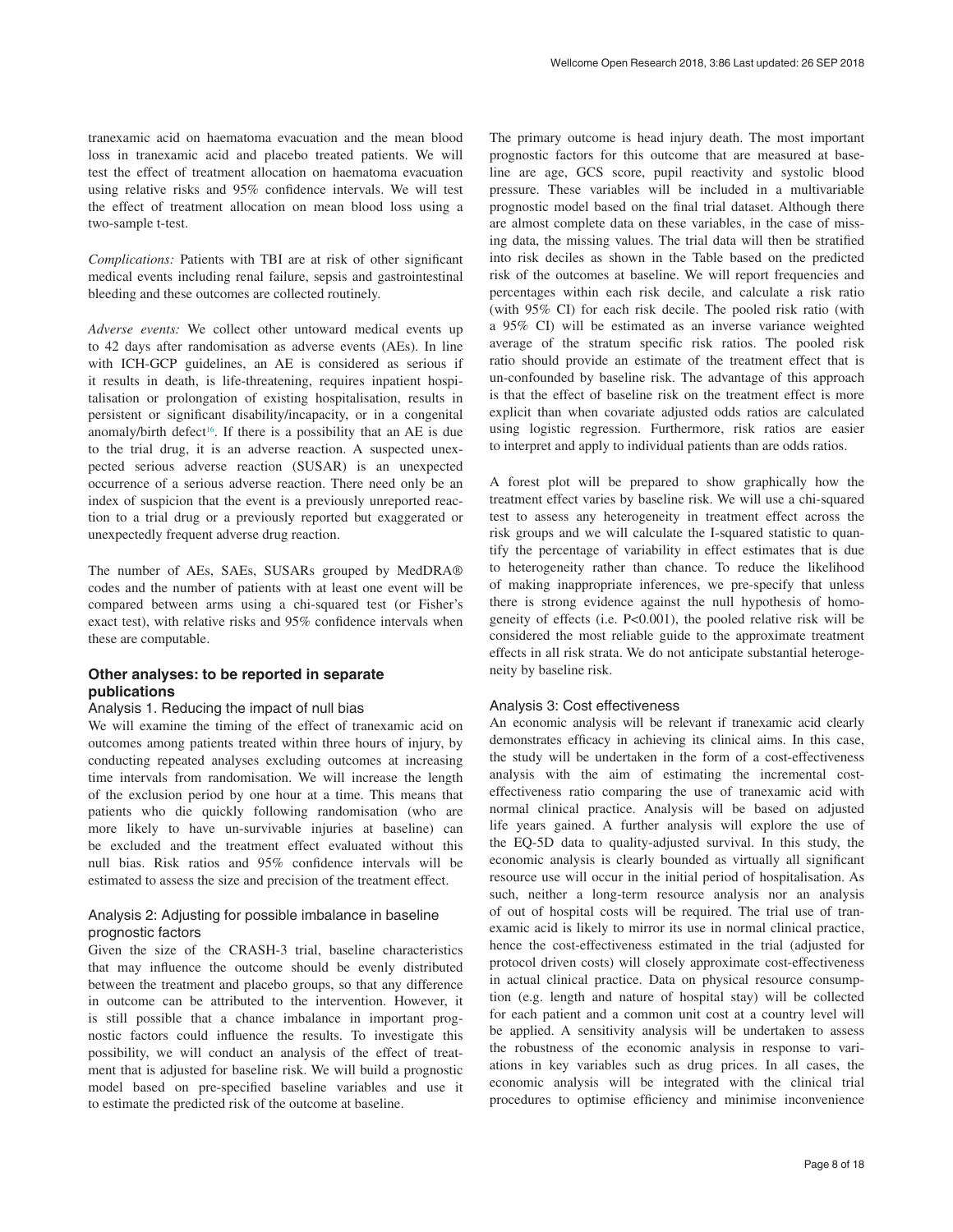to patients. Time in the Intensive Care Unit (ICU) is the key resource consumption variable. Length of stay in the ICU and the hospital will be censored due to early deaths, or a stay in the ICU or hospital longer than 42 days. Summary statistics will include the median and the interquartile range computed separately for each treatment arm.

#### Analysis 4: Examining the mechanism of action of tranexamic acid in TBI

An Intracranial Bleeding Mechanistic Sub-Study (IBMS) is nested in a cohort of approximately 1,000 CRASH-3 trial patients. This sub-study aims to examine the mechanism of action of tranexamic acid by evaluating brain images acquired before and after randomisation<sup>[16](#page-12-0)</sup>. Brain images are primarily examined for evidence of intracranial haemorrhage and cerebral infarction. Patients who have a GCS score of 12 or less or intracranial bleeding on a CT scan done before randomisation are eligible for inclusion. The results of the IBMS will be published when the CRASH-3 trial is complete. The IBMS protocol has been published and the associated statistical analysis plan will be published prior to completion of the CRASH-3 trial.

#### Data monitoring and interim analyses

An independent Data Monitoring Committee is responsible for reviewing the progress of the CRASH-3 trial, including recruitment, data quality, and main outcomes and safety data. The DMC has the responsibility for deciding whether, while randomisation is in progress, the unblinded results (or the unblinded results for a particular subgroup), should be revealed to the Trial Steering Committee. They will do this if, and only if, two conditions are satisfied: (1) The results provide proof beyond reasonable doubt that treatment is on balance either definitely harmful or definitely favourable for all, or for a particular category of, participants in terms of the major outcome; and (2) The results, if revealed, would be expected to substantially change the prescribing patterns of clinicians who are already familiar with other trial results that exist. Exact criteria for "proof beyond reasonable doubt" are not, and cannot be, specified by a purely mathematical stopping rule, but they are strongly influenced by such rules. This is in agreement with the Peto-Haybittle stopping rule<sup>27</sup> whereby an interim analysis of major endpoint would generally need to involve a difference between treatment and control of at least three standard errors to justify premature disclosure. An interim subgroup analysis would have to be even more extreme to justify disclosure. This rule has the advantage that the exact number and timing of interim analyses need not be pre-specified. In summary, the stopping rules require extreme differences to justify premature disclosure and involve an appropriate combination of mathematical stopping rules and scientific judgment. To date, five interim analyses have been conducted by the Data Monitoring Committee with no recommendation for early stopping. These analyses were conducted in June 2012, March 2014, July 2015, May 2016 and December 2017, and involved the complete analysis of the un-blinded data as per the trial protocol. There was no change to the protocol as a result of the interim analyses and there are no more interim analyses planned. There are no interim analyses planned for the IBMS. The final analysis of the unblinded results will take place after recruitment is complete and the database is hardlocked.

#### Data management and analysis software

All trial data is managed in accord with the CRASH-3 trial Data Management Plan (DMP) (version 1.1) and stored in the Trial Master File. The DMP standard operating procedures are produced in conjunction with the London School of Hygiene and Tropical Medicine (LSHTM) policies and procedures, the Clinical Trials Unit working procedures, and regulatory requirements. The clinical database management system for CRASH-3 trial and IBMS was built to comply with ICH-GCP. The database was developed by Sealed Envelope Ltd (UK). In the CRASH-3 trial, data are collected at each participating site and transmitted directly to the Clinical Trials Unit via the database. Where there is poor internet connection, the paper CRFs can be sent by fax or via email. Data checks and cleaning are performed by the Clinical Trials Unit. Data items to be coded including Adverse Event term and terms used to describe 'other' causes of death on the Outcome Form are coded using [MedDRA](https://www.meddra.org/) Version 12. In the IBMS, the outcome data is directly uploaded onto an electronic database accessed at each sub-study site. The final database lock will take place at the end of the trial within three months from the time when the 'Last patient' in the 'Last follow-up' has completed the trial. Data will be exported for statistical analysis using the most recent version of [Stata](https://www.stata.com/) [StataCorp LP, College Station, Texas, USA].

#### Dissemination of findings

The results of the CRASH-3 trial will be published in an established peer-reviewed journal. At least one publication of the main trial results will be made. Links to the publication will be provided in all applicable trial registers. Dissemination of results to patients will take place via the media, [trial website](http://crash3.lshtm.ac.uk/) and relevant patient organizations. In addition, participants and their families will be made aware of the trial results if requested. Collaborating investigators will play a vital role in disseminating the results to colleagues and patients. The success of the trial will be dependent entirely upon the collaboration of the nurses and doctors in the participating hospitals and those who hold key responsibility for the trial. Hence, the credit for the study will be assigned to the key collaborator(s) from each participating site, as it is crucial that those taking credit for the work have actually carried it out. The results of the trial will be reported first to trial collaborators. As a large number of hospitals in many countries will contribute to this trial, individual countries or sites cannot restrict the publication of the manuscript relating to the outcomes of this trial. Anonymous data for this trial will be made available for free use at The Free Bank of Injury [and emergency Research Data](http://freebird.lshtm.ac.uk/) (freeBIRD) website. Following publication of the primary and secondary analyses detailed in this statistical analysis plan, the trial data will be made available via our data sharing portal - [The Free Bank of Injury and](http://freebird.lshtm.ac.uk/)  [emergency Research Data](http://freebird.lshtm.ac.uk/) (freeBIRD) website. This will allow for maximum utilization of the data to improve patient care and advance medical knowledge.

#### Study status

The trial is currently recruiting patients and at the time of writing a total of 11,500 patients had been enrolled (target sample size 13,000).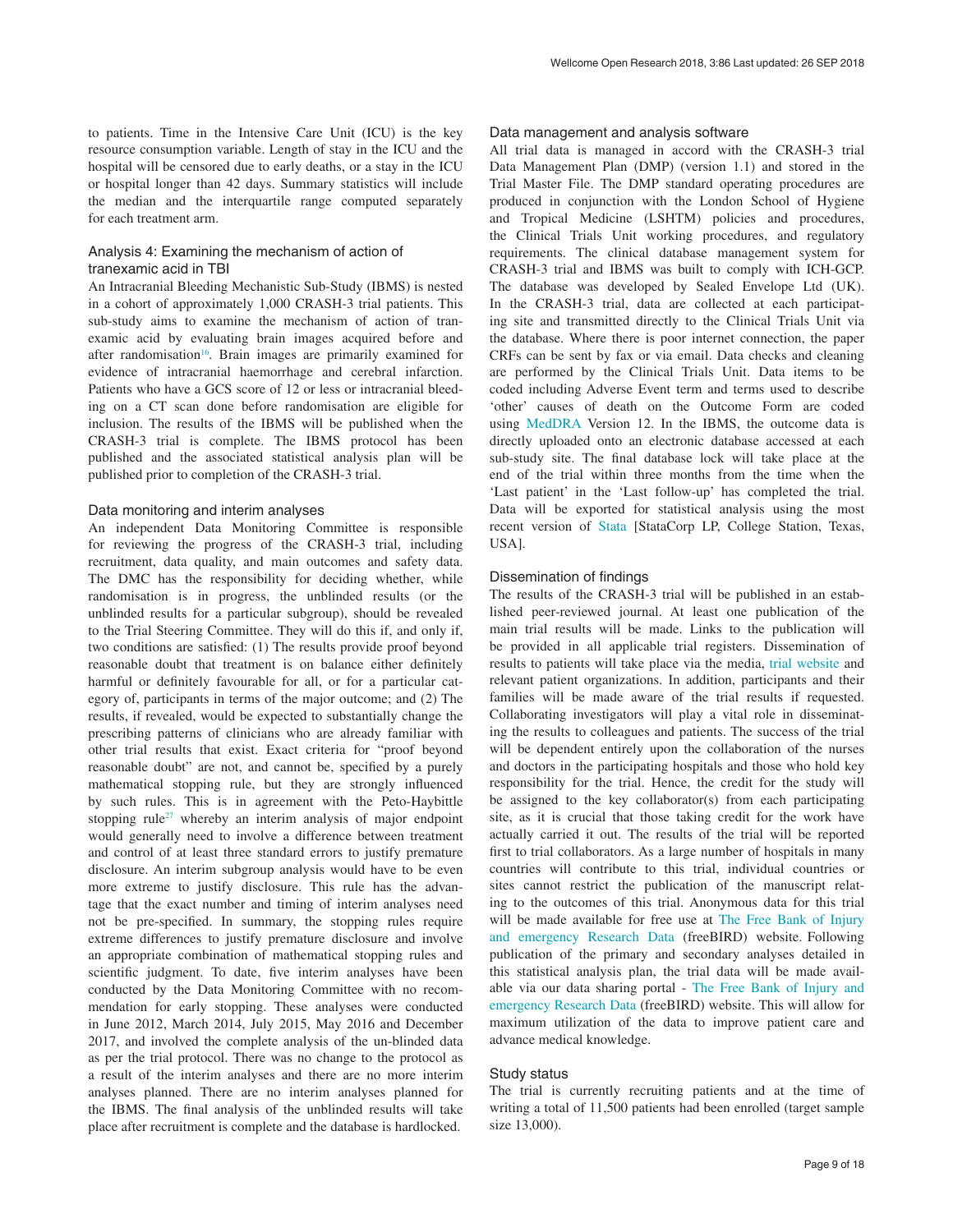#### <span id="page-11-0"></span>**Discussion**

This statistical analysis plan is an update to our previously published protocols. The main changes are: an increased sample size from 10,000 to 13,000 patients, and a change in the primary end point to death in hospital within 28 days of injury among patients randomised within 3 hours of injury but with a focus on very early treatment. We present our plan for the statistical analyses in advance of the database lock and un-blinding to guard against data dependent analyses. The CRASH-3 trial should provide reliable evidence on the effect of tranexamic acid on death and disability in patients with TBI.

#### **Data availability**

No data are associated with this article.

#### Grant information

This work was supported by the Wellcome Trust [105439] through a Joint Global Health Trials Scheme in low-middle income countries Grant funded by the UK Government Department for International Development, UK Medical Research Council and Wellcome Trust [MR/M009211/1].

The CRASH-3 is fully funded by the Joint Global Health Trials Scheme in low-middle income countries Grant and by the National Institute for Health Research, Health Technology Assessment programme for the United Kingdom [14/190/01]. Funding for recruitment in the European Union and North America is provided by the London School of Hygiene and Tropical Medicine [EPNPBH61]. The IBMS is fully funded by the London School of Hygiene and Tropical Medicine [EPAA6020]. The design, management and interpretation of the CRASH-3 trial and IBMS are entirely independent of the manufacturers of tranexamic acid or the funders. Proof of all funding has been provided and reviewed on publication of the CRASH-3 trial and IBMS protocols<sup>[15,16](#page-12-0)</sup>. The JP Moulton Charitable Trust (United Kingdom) is funding the run-in costs for the CRASH-3 trial and the recruitment of up to 500 patients.

*The funders had no role in study design, data collection and analysis, decision to publish, or preparation of the manuscript.*

#### Acknowledgements

The authors thank all patients and their families for their participation in the CRASH-3 trial. The authors thank all collaborating sites for their contribution to the CRASH-3 trial, and all funders for their financial support. The authors thank all staff in the Clinical Trials Unit at LSHTM who work in the administration, management and analysis of the CRASH-3 trial.

Full list of CRASH-3 collaborators is available as Supplementary File 2.

#### **Supplementary material**

Supplementary File 1: Trial entry form.

[Click here to access the data.](https://wellcomeopenresearch.s3.amazonaws.com/supplementary/14700/a4500eb1-7910-4ad1-ac1c-d7b551bfc547.pdf)

Supplementary File 2: CRASH-3 trial personnel and collaborators.

[Click here to access the data.](https://wellcomeopenresearch.s3.amazonaws.com/supplementary/14700/5edb07c6-6864-4492-aeb8-3c56f7cfa3ff.docx)

#### **References**

- 1. Peden M, McGee K, Sharma G: **The injury chart book: A graphical overview of the global burden of injuries.** Geneva: World Health Organization; 2002. **[Reference](http://apps.who.int/iris/bitstream/handle/10665/42566/924156220X.pdf?sequence=1&isAllowed=y) Source**
- 2. Bruns J Jr, Hauser WA: **The epidemiology of traumatic brain injury: a review.** *Epilepsia.* 2003; **44**(s10): 2–10. **PubMed [Abstract](http://www.ncbi.nlm.nih.gov/pubmed/14511388)** | **[Publisher](http://dx.doi.org/10.1046/j.1528-1157.44.s10.3.x) Full Text**
- 3. Haagsma JA, Graetz N, Bolliger I, *et al.*: **The global burden of injury: incidence,**<br>mortality, disability-adjusted life years and time trends from the Global Burden **of Disease study 2013.** *Inj Prev.* 2016; **22**(1): 3–18. **PubMed [Abstract](http://www.ncbi.nlm.nih.gov/pubmed/26635210)** | **[Publisher](http://dx.doi.org/10.1136/injuryprev-2015-041616) Full Text** | **[Free](http://www.ncbi.nlm.nih.gov/pmc/articles/4752630) Full Text**
- 4. Perel P, Roberts I, Bouamra O, *et al.*: **Intracranial bleeding in patients with traumatic brain injury: a prognostic study.** *BMC Emerg Med.* 2009; **9**: 15. **PubMed [Abstract](http://www.ncbi.nlm.nih.gov/pubmed/19650902)** | **[Publisher](http://dx.doi.org/10.1186/1471-227X-9-15) Full Text** | **[Free](http://www.ncbi.nlm.nih.gov/pmc/articles/2735732) Full Text**
- 5. Oertel M, Kelly DF, McArthur D, *et al.*: **Progressive hemorrhage after head trauma: predictors and consequences of the evolving injury.** *J Neurosurg.* 2002; **96**(1): 109–16. **PubMed [Abstract](http://www.ncbi.nlm.nih.gov/pubmed/11794591)** | **[Publisher](http://dx.doi.org/10.3171/jns.2002.96.1.0109) Full Text**
- 6. Narayan RK, Maas AI, Servadei F, *et al.*: **Progression of traumatic intracerebral**

**hemorrhage: a prospective observational study.** *J Neurotrauma.* 2008; **25**(6): 629–39.

- **PubMed [Abstract](http://www.ncbi.nlm.nih.gov/pubmed/18491950)** | **[Publisher](http://dx.doi.org/10.1089/neu.2007.0385) Full Text**
- 7. Homnick A, Sifri Z, Yonclas P, *et al.*: **The temporal course of intracranial haemorrhage progression: how long is observation necessary?** *Injury.* 2012; **43**(12): 2122–5. **PubMed [Abstract](http://www.ncbi.nlm.nih.gov/pubmed/22658418)** | **[Publisher](http://dx.doi.org/10.1016/j.injury.2012.04.013) Full Text**
- 8. Harhangi BS, Kompanje EJ, Leebeek FW, *et al.*: **Coagulation disorders after traumatic brain injury.** *Acta Neurochir (Wien).* 2008; **150**(2): 165–75; discussion 75. **PubMed [Abstract](http://www.ncbi.nlm.nih.gov/pubmed/18166989)** | **[Publisher](http://dx.doi.org/10.1007/s00701-007-1475-8) Full Text**
- 9. Bayir A, Kalkan E, Koçak S, *et al.*: **Fibrinolytic markers and neurologic outcome in traumatic brain injury.** *Neurol India.* 2006; **54**(4): 363–5. **PubMed [Abstract](http://www.ncbi.nlm.nih.gov/pubmed/17114843)** | **[Publisher](http://dx.doi.org/10.4103/0028-3886.28106) Full Text**
- 10. Ker K, Prieto-Merino D, Roberts I: **Systematic review, meta-analysis and metaregression of the effect of tranexamic acid on surgical blood loss.** *Br J Surg.* 2013; **100**(10): 1271–9. **PubMed [Abstract](http://www.ncbi.nlm.nih.gov/pubmed/23839785)** | **[Publisher](http://dx.doi.org/10.1002/bjs.9193) Full Text**
- 11. CRASH-2 Collaborators, Shakur H, Roberts I, *et al.*: **Effects of tranexamic acid**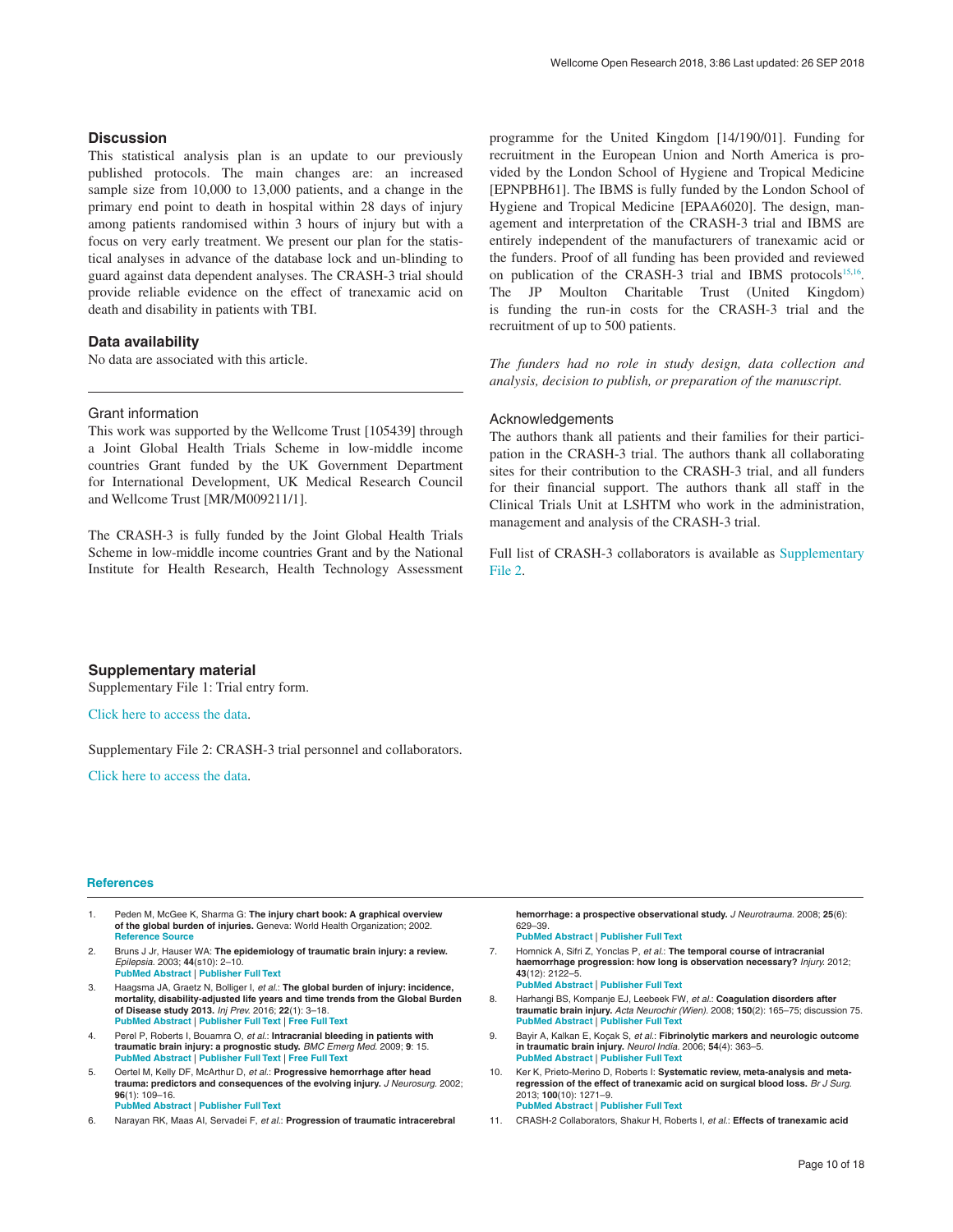<span id="page-12-0"></span>**on death, vascular occlusive events, and blood transfusion in trauma patients with significant haemorrhage (CRASH-2): a randomised, placebo-controlled trial.** *Lancet.* 2010; **376**(9734): 23–32. **PubMed [Abstract](http://www.ncbi.nlm.nih.gov/pubmed/20554319)** | **[Publisher](http://dx.doi.org/10.1016/S0140-6736(10)60835-5) Full Text**

- 12. CRASH-2 Collaborators, Roberts I, Shakur H, *et al.*: **The importance of early** treatment with tranexamic acid in bleeding trauma patients: an exploratory<br>analysis of the CRASH-2 randomised controlled trial. *Lancet.* 2011; 377(9771): 1096–101, 101 e1-2. **PubMed [Abstract](http://www.ncbi.nlm.nih.gov/pubmed/21439633)** | **[Publisher](http://dx.doi.org/10.1016/S0140-6736(11)60278-X) Full Text**
- 13. WOMAN Trial Collaborators: **Effect of early tranexamic acid administration on mortality, hysterectomy, and other morbidities in women with post-partum haemorrhage (WOMAN): an international, randomised, double-blind, placebo-controlled trial.** *Lancet.* 2017; **389**(10084): 2105–16. **PubMed [Abstract](http://www.ncbi.nlm.nih.gov/pubmed/28456509)** | **[Publisher](http://dx.doi.org/10.1016/S0140-6736(17)30638-4) Full Text** | **[Free](http://www.ncbi.nlm.nih.gov/pmc/articles/5446563) Full Text**
- 14. Gayet-Ageron A, Prieto-Merino D, Ker K, *et al.*: **Effect of treatment delay on the effectiveness and safety of antifibrinolytics in acute severe haemorrhage: a meta-analysis of individual patient-level data from 40 138 bleeding patients.** *Lancet.* 2018; **391**(10116): 125–132. **PubMed [Abstract](http://www.ncbi.nlm.nih.gov/pubmed/29126600)** | **[Publisher](http://dx.doi.org/10.1016/S0140-6736(17)32455-8) Full Text** | **[Free](http://www.ncbi.nlm.nih.gov/pmc/articles/5773762) Full Text**
- 15. Dewan Y, Komolafe EO, Mejia-Mantilla JH, *et al.*: **CRASH-3 - tranexamic acid** for the treatment of significant traumatic brain injury: study protocol for an<br>international randomized, double-blind, placebo-controlled trial. *Trials*: 2012; 13: 87. **PubMed [Abstract](http://www.ncbi.nlm.nih.gov/pubmed/22721545)** | **[Publisher](http://dx.doi.org/10.1186/1745-6215-13-87) Full Text** | **[Free](http://www.ncbi.nlm.nih.gov/pmc/articles/3481366) Full Text**
- 16. Mahmood A, Roberts I, Shakur H: **A nested mechanistic sub-study into the effect of tranexamic acid versus placebo on intracranial haemorrhage and cerebral ischaemia in isolated traumatic brain injury: study protocol for a randomised controlled trial (CRASH-3 Trial Intracranial Bleeding Mechanistic Sub-Study [CRASH-3 IBMS]).** *Trials.* 2017; **18**(1): 330. **PubMed [Abstract](http://www.ncbi.nlm.nih.gov/pubmed/28716153)** | **[Publisher](http://dx.doi.org/10.1186/s13063-017-2073-6) Full Text** | **[Free](http://www.ncbi.nlm.nih.gov/pmc/articles/5513059) Full Text**
- 17. Roberts I, Prieto-Merino D, Manno D: **Mechanism of action of tranexamic acid in bleeding trauma patients: an exploratory analysis of data from the CRASH-2 trial.** *Crit Care.* 2014; **18**(6): 685. **PubMed [Abstract](http://www.ncbi.nlm.nih.gov/pubmed/25498484)** | **[Publisher](http://dx.doi.org/10.1186/s13054-014-0685-8) Full Text** | **[Free](http://www.ncbi.nlm.nih.gov/pmc/articles/4277654) Full Text**
- 18. Raza I, Davenport R, Rourke C, *et al.*: **The incidence and magnitude of fibrinolytic activation in trauma patients.** *J Thromb Haemost.* 2013; **11**(2): 307–14. **PubMed [Abstract](http://www.ncbi.nlm.nih.gov/pubmed/23176206)** | **[Publisher](http://dx.doi.org/10.1111/jth.12078) Full Text**
- 19. Liras IN, Cotton BA, Cardenas JC, *et al.*: **Prevalence and impact of admission hyperfibrinolysis in severely injured pediatric trauma patients.** *Surgery.* 2015; **158**(3): 812–8. **PubMed [Abstract](http://www.ncbi.nlm.nih.gov/pubmed/26070849)** | **[Publisher](http://dx.doi.org/10.1016/j.surg.2015.05.004) Full Text**
- 20. Chapman MP, Moore EE, Moore HB, *et al.*: **Overwhelming tPA release, not PAI-1 degradation, is responsible for hyperfibrinolysis in severely injured trauma patients.** *J Trauma Acute Care Surg.* 2016; **80**(1): 16–23; discussion 23–5. **PubMed [Abstract](http://www.ncbi.nlm.nih.gov/pubmed/26491796)** | **[Publisher](http://dx.doi.org/10.1097/TA.0000000000000885) Full Text** | **[Free](http://www.ncbi.nlm.nih.gov/pmc/articles/4688194) Full Text**
- 21. Wu X, Darlington DN, Cap AP: Procoagulant and fibrinolytic activity after polytrauma in rat. Am J Physiol Regul Integr Comp Physiol. 2016; 310(4): R323-9. **PubMed [Abstract](http://www.ncbi.nlm.nih.gov/pubmed/26632604)** | **[Publisher](http://dx.doi.org/10.1152/ajpregu.00401.2015) Full Text** | **[Free](http://www.ncbi.nlm.nih.gov/pmc/articles/4796743) Full Text**
- 22. Moore EE, Moore HB, Gonzalez E, *et al.*: **Postinjury fibrinolysis shutdown: Rationale for selective tranexamic acid.** *J Trauma Acute Care Surg.* 2015; **78**(6 Suppl 1): S65–9. **PubMed [Abstract](http://www.ncbi.nlm.nih.gov/pubmed/26002266)** | **[Publisher](http://dx.doi.org/10.1097/TA.0000000000000634) Full Text** | **[Free](http://www.ncbi.nlm.nih.gov/pmc/articles/4443855) Full Text**
- 23. Epstein DS, Mitra B, O'Reilly G, *et al.*: **Acute traumatic coagulopathy in the setting of isolated traumatic brain injury: a systematic review and metaanalysis.** *Injury.* 2014; **45**(5): 819–24. **PubMed [Abstract](http://www.ncbi.nlm.nih.gov/pubmed/24529718)** | **[Publisher](http://dx.doi.org/10.1016/j.injury.2014.01.011) Full Text**
- 24. Abdelmalik PA, Boorman DW, Tracy J, *et al.*: **Acute Traumatic Coagulopathy Accompanying Isolated Traumatic Brain Injury is Associated with Worse Long-Term Functional and Cognitive Outcomes.** *Neurocritical Care.* 2016; **24**(3): 361–70.

**PubMed [Abstract](http://www.ncbi.nlm.nih.gov/pubmed/26293923)** | **[Publisher](http://dx.doi.org/10.1007/s12028-015-0191-0) Full Text**

- 25. Folkerson LE, Sloan D, Cotton BA, *et al.*: **Predicting progressive hemorrhagic injury from isolated traumatic brain injury and coagulation.** *Surgery.* 2015; **158**(3): 655–61. **PubMed [Abstract](http://www.ncbi.nlm.nih.gov/pubmed/26067457)** | **[Publisher](http://dx.doi.org/10.1016/j.surg.2015.02.029) Full Text**
- 26. Nakae R, Yokobori S, Takayama Y, *et al.*: **Age-related differences in fibrinolytic parameters in patients with acute traumatic brain injury.** *Surg Neurol Int.* 2017; **8**: 214.
- **PubMed [Abstract](http://www.ncbi.nlm.nih.gov/pubmed/28966820)** | **[Free](http://www.ncbi.nlm.nih.gov/pmc/articles/5609444) Full Text**
- 27. Haybittle JL: **Repeated assessment of results in clinical trials of cancer treatment.** *Br J Radiol.* 1971; **44**(526): 793–7. **PubMed [Abstract](http://www.ncbi.nlm.nih.gov/pubmed/4940475)** | **[Publisher](http://dx.doi.org/10.1259/0007-1285-44-526-793) Full Text**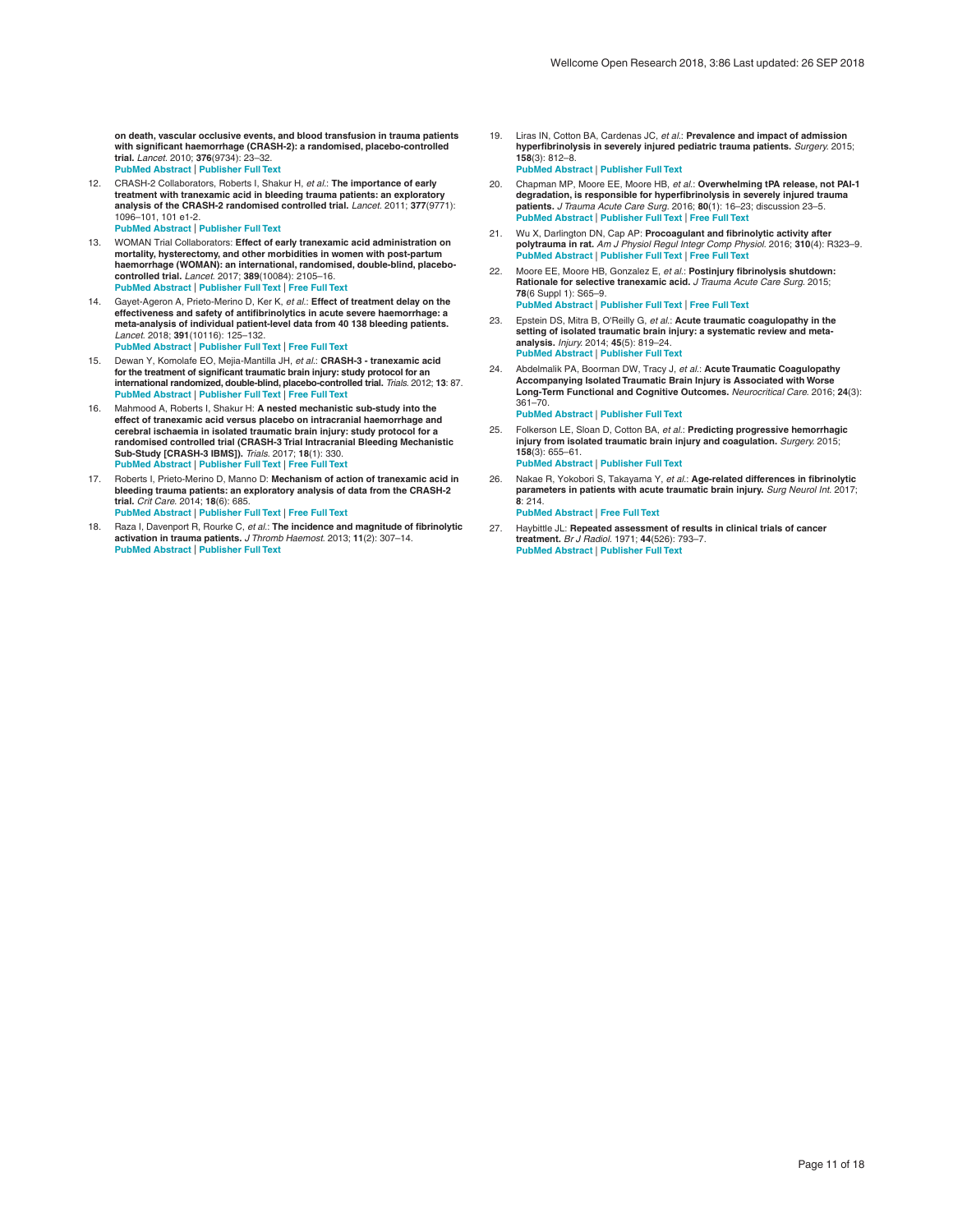# **Open Peer Review**

# **Current Referee Status:**

**Version 1**

Referee Report 21 September 2018

**doi:**[10.21956/wellcomeopenres.16009.r33536](http://dx.doi.org/10.21956/wellcomeopenres.16009.r33536)

#### ? **Susanne May**

The Clinical Trials Center, Department of Biostatistics, University of Washington, Seattle, WA, USA

Comments: (page numbers refer to the pdf version)

#### Abstract

One of the major reasons for the change is the focus on patients receiving treatment within 3 hours of injury and the sample size was modified to accommodate this. It is unclear from the abstract though what the (new) target enrolment number is for those patients that receive treatment within 3 hours. This also does not seem to be clear from the text. There should either be a mentioning of the revised target sample size for those who receive treatment within three hours or a justification why that is not given. It would be helpful to state in the abstract the timeframe for the mortality outcomes for the secondary outcomes (are they the same as for the primary?).

It is unclear (but might difficult to explain concisely) what is meant by subgroup .. stratified by "baseline risk". How is baseline risk defined?

### **Generally**

In the emergency setting it is difficult to imagine that the time from injury to treatment can be measured exactly. It would be helpful to discuss this at least to some degree and to consider adding the word "estimated" if that is judged to be appropriate.

Another subject that would be good to provide a little further information (unless it is in one of the referenced docs) is how "discharged alive" is defined. E.g. what about discharge to hospice?

"list of abbreviations section" SUSARs: Suspected unexpected rather than Suspected unsuspected. Regarding page 3 left column at the bottom: would be good to mention "blinded" here as well. Regarding section Randomisation and masking: might be helpful to mention the TXA dose here as well. Regarding section "sample size", I don't understand why the updated sample size calculations can not be provided. If there is a reason for why, the reason should be given/described.

Regarding section "Baseline characteristics" At the end of the paragraph it is indicated that baseline characteristics of each group will be described with frequencies and percentages. Is that sufficient? How about for continuous variables? Or are they all dichotomized or divided into categories?

Regarding page 5 left column second paragraph, "however…" it seems that if this is the primary justification, the article was published in 2011, why wait until 2016 to make the change? Just an additional comment regarding the reason for the time lapse would be good.

Regarding Primary analysis: If I am not mistaken, two measures (relative and absolute risks) are suggested for the primary analysis. This can lead to multiple comparison issues and what would be done

if the results were contradictory? It would be best to choose one specific analysis for the primary analysis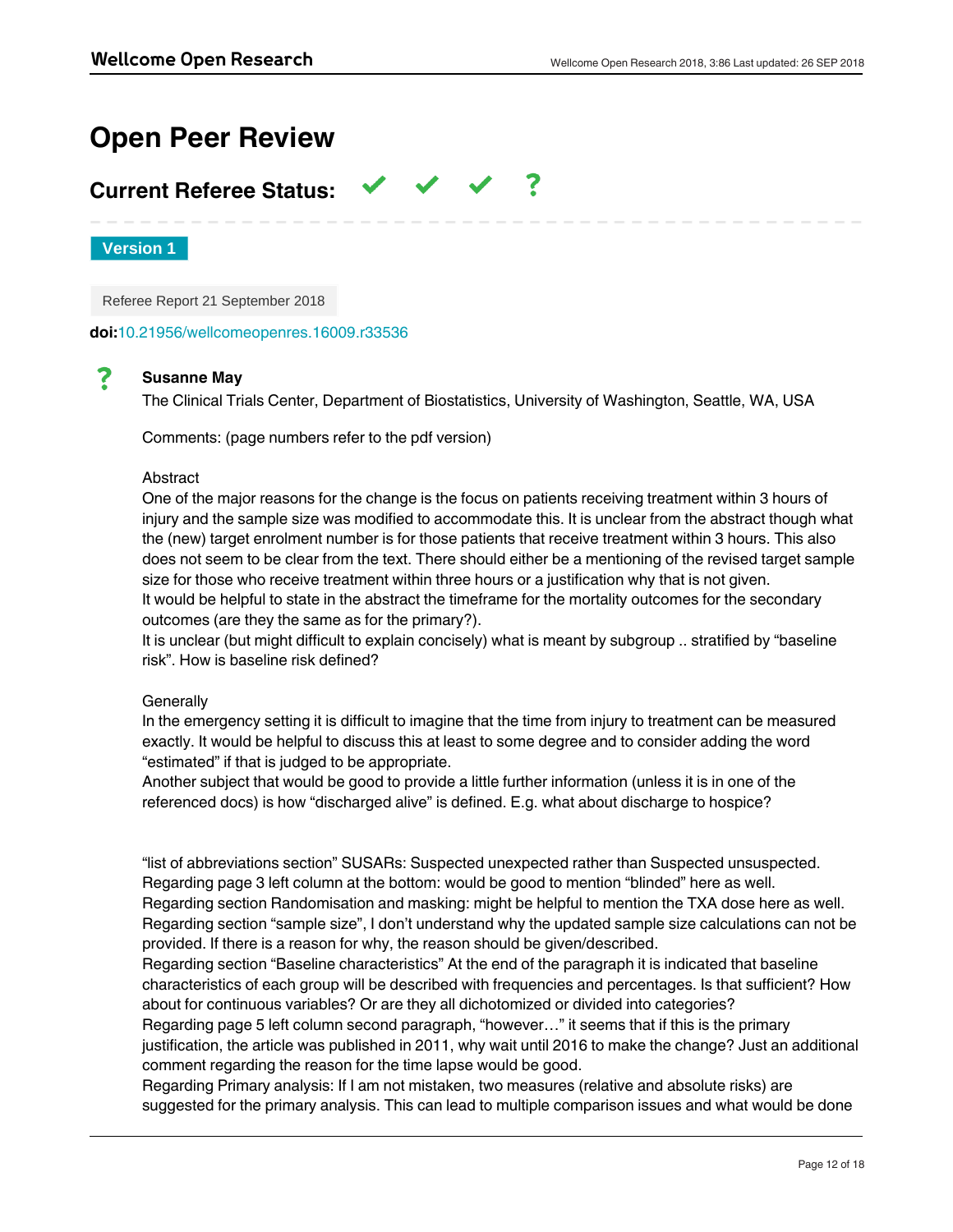if the results were contradictory? It would be best to choose one specific analysis for the primary analysis and suggest the other one as secondary.

Regarding Missing data: Is there any evidence/data to suggest that patients (or family members) might withdraw consent?

Regarding Figure 1: Did I miss it, or what were the data the graphs are based on? Where do these data for the graphs come from?

Regarding secondary outcomes: … "will examine the effect of TXA on head injury deaths within 48 hours and 7 days of randomisation". This could be problematic, if TXA were to contribute to more deaths within the first 48 hours.

Regarding section "disability": at what time point(s) are those disability measures taken. Why are both parametric and non-parametric tests proposed? What would be the conclusions if the test disagree? How would adjustments be made for multiple comparisons if any?

Regarding section: "Neurosurgical intervention for intracranial haemorrhage" why aren't specific statistical test proposed in other sections except here (t-test)?

Regarding "Other analysis: to be reported in separate publications" Excluding early deaths is said to allow evaluation of treatment effect "without this null bias". But if TXA has some effect on early patient survival, the result might be that patients on TXA are sicker if early deaths are excluded.

Regarding p8 left column paragraph starting with "the primary outcome…": "missing values will be replaced by the mean of the observed data" such single imputation approach will lead to underestimating the variability in the data and depending on the actual amount of missingness (even though the authors assume it is going to be a small amount) can lead to serious bias in estimating the variability in the data and should be avoided.

Regarding p8 right column: "However, we hypothesise that the risk reduction with tranexamic acid would be greatest in patients at low risk of death since a smaller proportion of these patients will have un-survivable TBI". This depends on how "low risk" is defined, as in this population one might expect a certain percentage of patients who get better without even needing TXA (thus at low risk, e.g. patients who are intoxicated and have a TBI, it is very difficult to tell at the time of treatment initiation how severely they are actually injured and whether or not they would need any TXA).

Regarding Analysis 3: censoring deaths for length of ICU stay: similar to excluding early deaths, censoring of deaths for this analysis could seriously bias the results as "censoring" in the analysis typically carries the assumption of "independent censoring" which is unlikely to be true. Also, if TXA were to have any beneficial impact on early survival this might result in a longer ICU stay on average for this group and would be problematic in this analysis.

Regarding line 4 left column p9: write out abbreviation TSC and line -13 write out abbreviation PHP.

# **Is the rationale for developing the new method (or application) clearly explained?** Yes

**Is the description of the method technically sound?**

Yes

# **Are sufficient details provided to allow replication of the method development and its use by others?**

Partly

# **If any results are presented, are all the source data underlying the results available to ensure full reproducibility?**

**Are the conclusions about the method and its performance adequately supported by the**

No source data required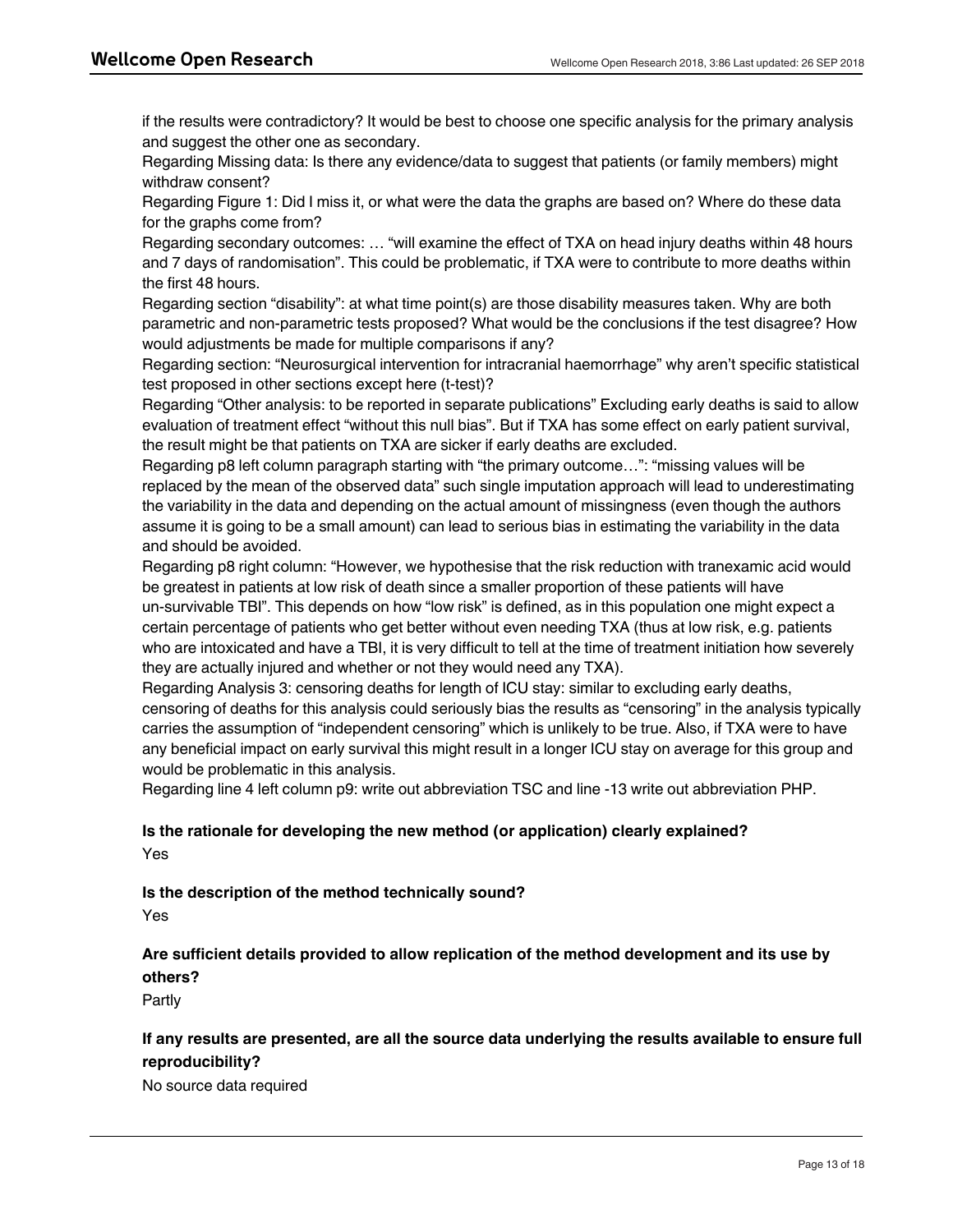# **Are the conclusions about the method and its performance adequately supported by the findings presented in the article?**

Yes

*Competing Interests:* I am the Principal Investigator of another trial examining the effect of TXA in TBI. This might (or might not) be considered a competing interest by readers.

## *Referee Expertise:* Biostatistics

**I have read this submission. I believe that I have an appropriate level of expertise to confirm that it is of an acceptable scientific standard, however I have significant reservations, as outlined above.**

Referee Report 20 August 2018

## **doi:**[10.21956/wellcomeopenres.16009.r33535](http://dx.doi.org/10.21956/wellcomeopenres.16009.r33535)



# Anna Teresa Mazzeo <sup>1</sup>, **Deepak Kumar Gupta** (<mark>D</mark> <sup>2</sup>

<sup>1</sup> Department of Anaesthesia and Intensive Care, Università di Torino, Torino, 10126, Italy

 $2$  Department of Neurosurgery, Neurosciences Centre, All India Institute of Medical Sciences, Delh (AIIMS), New Delhi, Delhi, India

Early administration of TXA ( tranexamic acid) within 3 hrs safely reduced the risk of death in bleeding trauma patients and was found to be highly cost-effective in CRASH 2 study of 20211 patients [ which included polytrauma subjects with traumatic brain injury also] $^\text{1}$  $^\text{1}$  $^\text{1}$ . CRASH-3 study aims to evaluate the effectiveness and safety of TXA in the treatments of isolated brain injury patients. It is believed that early administration of tranexamic acid in TBI patients might limit intracranial bleeding, reducing death and disability.

Present study [CRASH-3] now plans to recruit 13000 TBI patients [ Sample size increased by 3000 to get enough patients within 3 hours of injury instead of earlier proposed 8 hrs ] for randomisation to tranexamic acid or matching placebo in addition to usual care. The primary outcome is head injury death in hospital within 28 days of injury for patients treated within 3 hours of injury. Recruitment is unlikely to be an issue [due to recent protocol update to include patients within 3 hours of injury] as 11500 patients have already been included in the study [hoping that all/majority of them were randomised and treated within 3 hours of injury]. Null hypothesis of homogeneity is not required in this study due to available evidence from CRASH 2 study on the same drug.

Worldwide, about 50 million people have a TBI each year, and it is estimated that about half the world's population will have one or more TBIs over their lifetime. Approximately 50% of trauma deaths are likely related to TBI which would imply that about one TBI-related death occurs every 3 minutes in some nations (India). Many epidemiological studies based on comparative effectiveness research model (CER) are currently underway/completed recruitments to better characterize TBI and to identify effective clinical interventions for TBI care. Centre TBI for adults and ADAPT for children have completed recruitments of over 5000 ( Adults) and 1000 ( children) already and their results are likely to throw further light on our understanding of traumatic brain injuries<sup>[2](#page-16-1)</sup>.

In- hospital 28 days mortality end point analysis as study drug effect may not translate to long term outcome in TBI subjects for various reasons.We documented influence of achieving early ICU adherence to head trauma guidelines with significantly lower in-hospital mortality in comparative study of two

centres. Although long-term outcomes generally improved, patients discharged with favourable GOS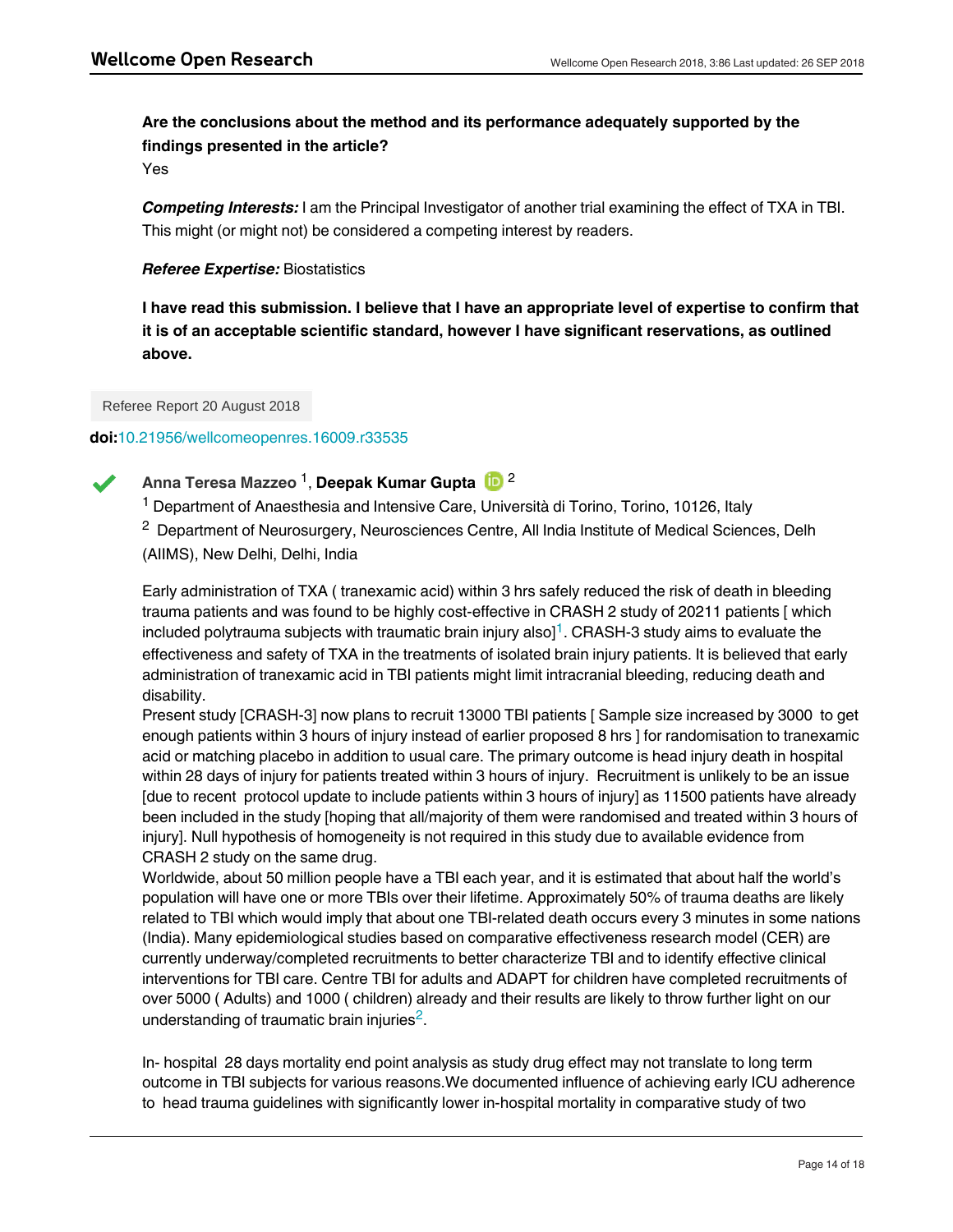centres. Although long-term outcomes generally improved, patients discharged with favourable GOS score often deteriorated at home thereby implying influence of need of rehabilitation care for TBI subjects [ CHIRAG Study]<sup>[3](#page-16-2)</sup>.

TBI population is quite heterogenous both in terms of mechanism of injury and in prehospital /in-hospital treatment delays. It may be noted that in some of developing nations prehospital services are still lacking for most of TBI subjects. Loss of follow up data margin of 1% sounds a bit too optimistic as some of TBI subjects who live in far off catchments areas may not be available for follow ups after initial discharge from hospital.

Current statistical analysis plan with increased patient number within three hours of injury and primary end point of death in hospital within 28 days of injury amongst randomized looks fine and is likely to provide evidence on effect of this drug on death and disability in patients with TBI. However, for developing nations where prehospital infrastructure is still lacking, it will be worthwhile looking at results of this drug or patients treated within 3-8 hours of injury too.

## **References**

<span id="page-16-1"></span><span id="page-16-0"></span>1. CRASH-2 trial collaborators, Shakur H, Roberts I, Bautista R, Caballero J, Coats T, Dewan Y, El-Sayed H, Gogichaishvili T, Gupta S, Herrera J, Hunt B, Iribhogbe P, Izurieta M, Khamis H, Komolafe E, Marrero MA, Mejía-Mantilla J, Miranda J, Morales C, Olaomi O, Olldashi F, Perel P, Peto R, Ramana PV, Ravi RR, Yutthakasemsunt S: Effects of tranexamic acid on death, vascular occlusive events, and blood transfusion in trauma patients with significant haemorrhage (CRASH-2): a randomised, placebo-controlled trial.*Lancet*. 2010; **376** (9734): 23-32 [PubMed Abstract](http://www.ncbi.nlm.nih.gov/pubmed/20554319) | [Publisher Full Text](http://dx.doi.org/10.1016/S0140-6736(10)60835-5) 2. Maas AIR, Menon DK, Adelson PD, Andelic N, Bell MJ, Belli A, Bragge P, Brazinova A, Büki A, Chesnut RM, Citerio G, Coburn M, Cooper DJ, Crowder AT, Czeiter E, Czosnyka M, Diaz-Arrastia R, Dreier JP, Duhaime AC, Ercole A, van Essen TA, Feigin VL, Gao G, Giacino J, Gonzalez-Lara LE, Gruen RL, Gupta D, Hartings JA, Hill S, Jiang JY, Ketharanathan N, Kompanje EJO, Lanyon L, Laureys S, Lecky F, Levin H, Lingsma HF, Maegele M, Majdan M, Manley G, Marsteller J, Mascia L, McFadyen C, Mondello S, Newcombe V, Palotie A, Parizel PM, Peul W, Piercy J, Polinder S, Puybasset L, Rasmussen TE, Rossaint R, Smielewski P, Söderberg J, Stanworth SJ, Stein MB, von Steinbüchel N, Stewart W, Steyerberg EW, Stocchetti N, Synnot A, Te Ao B, Tenovuo O, Theadom A, Tibboel D, Videtta W, Wang KKW, Williams WH, Wilson L, Yaffe K, InTBIR Participants and Investigators: Traumatic brain injury: integrated approaches to improve prevention, clinical care, and research.*Lancet Neurol*. 2017; **16** (12): 987-1048 [PubMed Abstract](http://www.ncbi.nlm.nih.gov/pubmed/29122524) | [Publisher Full Text](http://dx.doi.org/10.1016/S1474-4422(17)30371-X)

<span id="page-16-2"></span>3. Gupta D, Sharma D, Kannan N, Prapruettham S, Mock C, Wang J, Qiu Q, Pandey RM, Mahapatra A, Dash HH, Hecker JG, Rivara FP, Rowhani-Rahbar A, Vavilala MS: Guideline Adherence and Outcomes in Severe Adult Traumatic Brain Injury for the CHIRAG (Collaborative Head Injury and Guidelines) Study. *World Neurosurg*. **89**: 169-79 [PubMed Abstract](http://www.ncbi.nlm.nih.gov/pubmed/26806065) | [Publisher Full Text](http://dx.doi.org/10.1016/j.wneu.2015.12.097)

# **Is the rationale for developing the new method (or application) clearly explained?** Yes

**Is the description of the method technically sound?**

Yes

# **Are sufficient details provided to allow replication of the method development and its use by others?**

**If any results are presented, are all the source data underlying the results available to ensure full**

Yes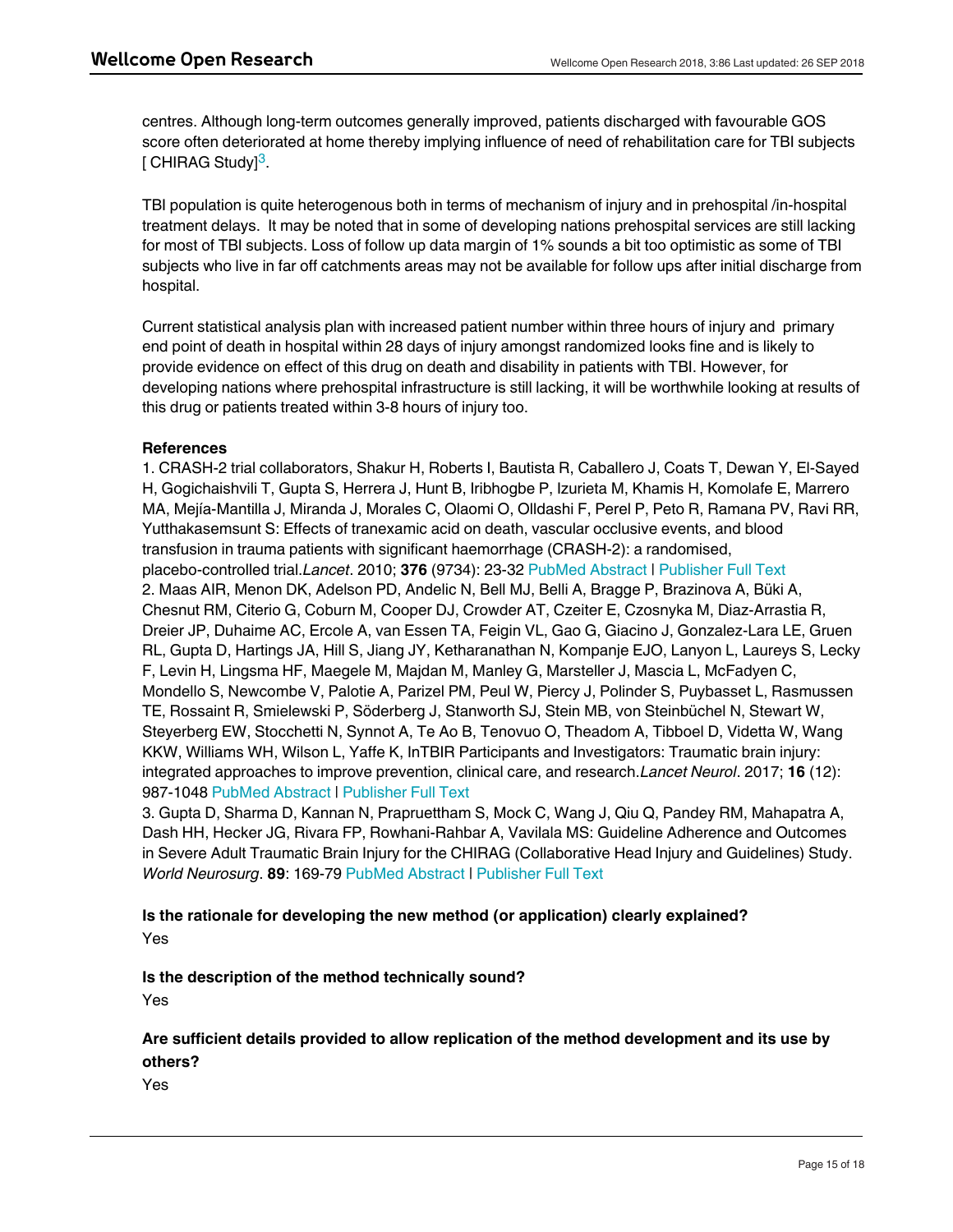**If any results are presented, are all the source data underlying the results available to ensure full reproducibility?**

Yes

**Are the conclusions about the method and its performance adequately supported by the findings presented in the article?** Yes

*Competing Interests:* No competing interests were disclosed.

*Referee Expertise:* Neurotrauma

**We have read this submission. We believe that we have an appropriate level of expertise to confirm that it is of an acceptable scientific standard.**

Referee Report 07 August 2018

**doi:**[10.21956/wellcomeopenres.16009.r33537](http://dx.doi.org/10.21956/wellcomeopenres.16009.r33537)



# **Shahriar Zehtabchi**

Department of Emergency Medicine, State University of New York, Downstate Medical Center, Brooklyn, NY, USA

This manuscript outlines the detail of the revised statistical analysis plan for CRASH-3 trial. The trial is being conducted to assess the impact of administration of tranexamic acid on the survival of patients with traumatic brain injury. The study design has been adjusted to improve the likelihood of identifying the benefit if it exists. This adjustment includes enrolling within a narrower window after head injury. This adjustment is justified by studies that proved the most benefit from TXA within the first 3 hours of brain injury. The investigators had to adjust (increase) the sample size to maintain the study power at the pre-designed level.

The details of the trial objectives, trial outcomes, and the methodology as well as the statistical analysis plan are well described.

Minor:

Yes

- Page 5, under the section Primary Outcome, the authors state: "......The results showed that immediate treatment improved survival by more than 70% (OR 1.72, 95% CI 1.42-2.10)" The number 70% is obviously the relative risk reduction. It would be more helpful for the readers to know the absolute risk reduction/difference. I was not able to calculate the absolute risk difference from the referenced original trial either.

- Small trails published on this topic have measured the effect of TXA on the size of hematoma as well (in those with documented brain hematoma). This is clearly not a patient-centered outcome. However, it would have been interesting for the readers to know why the investigators do not wish to measure this outcome.

**Is the rationale for developing the new method (or application) clearly explained?**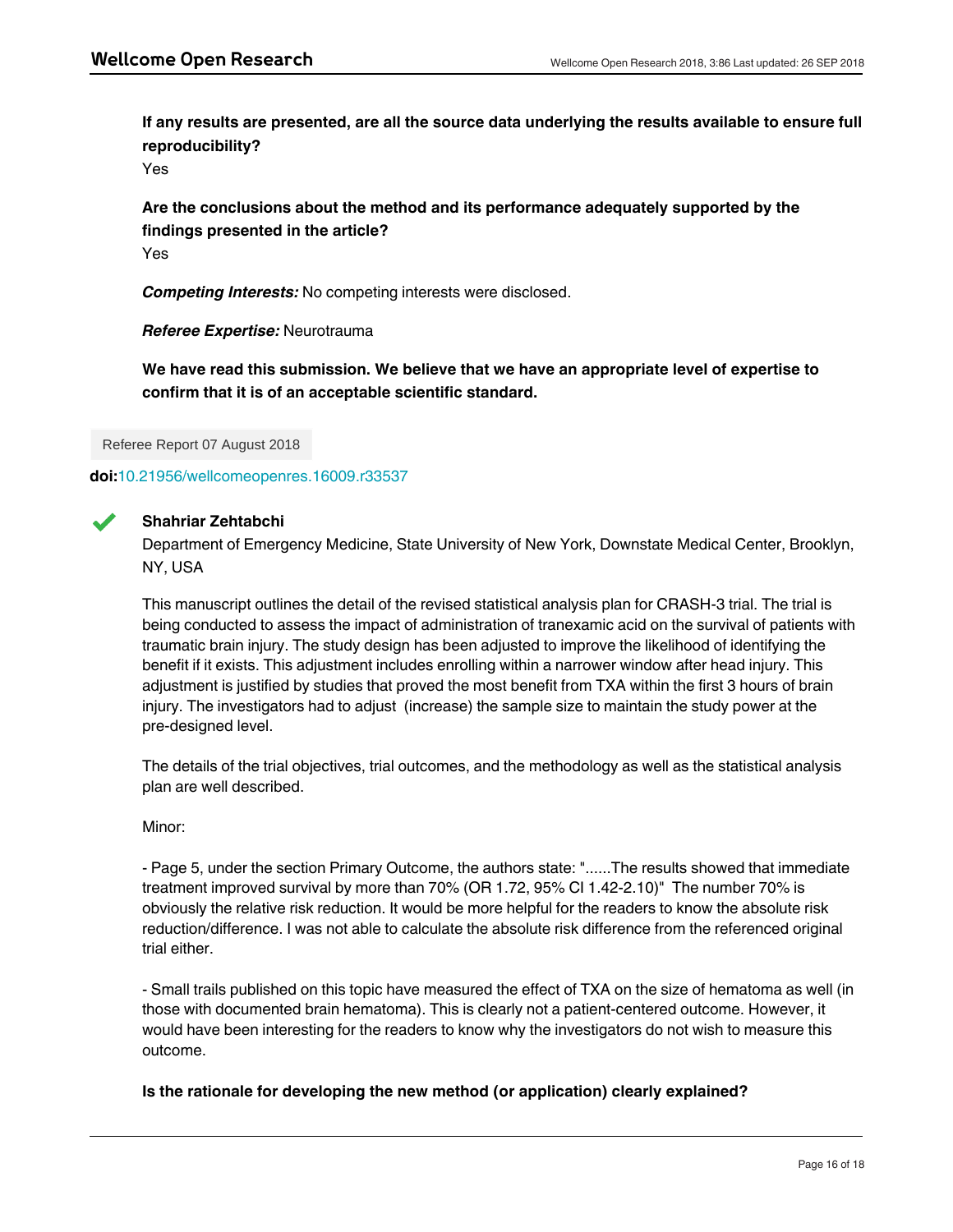Yes

**Is the description of the method technically sound?**

Yes

**Are sufficient details provided to allow replication of the method development and its use by others?**

Yes

**If any results are presented, are all the source data underlying the results available to ensure full reproducibility?**

Yes

**Are the conclusions about the method and its performance adequately supported by the findings presented in the article?** Yes

*Competing Interests:* No competing interests were disclosed.

*Referee Expertise:* Neurological emergencies

**I have read this submission. I believe that I have an appropriate level of expertise to confirm that it is of an acceptable scientific standard.**

Referee Report 25 July 2018

**doi:**[10.21956/wellcomeopenres.16009.r33534](http://dx.doi.org/10.21956/wellcomeopenres.16009.r33534)



# **Paul S. Myles**

Department of Anaesthesia and Perioperative Medicine, Alfred Hospital, Monash University, Melbourne, Vic, Australia

Excellent overview and justification, and highly relevant to eventual interpretation of the results and implementation. There are now consistent data showing a differential effect of TxA according to the timing of injury and administration.

Although all-cause mortality is important and robust, disability-free survival (from the DRS) should if possible also be estimated.

There are some data suggesting that TxA may reduce infection risk, and so both mortality and other outcomes have pick this up (as opposed to it being "diluted").

**Are sufficient details provided to allow replication of the method development and its use by**

**Is the rationale for developing the new method (or application) clearly explained?** Yes

**Is the description of the method technically sound?** Yes